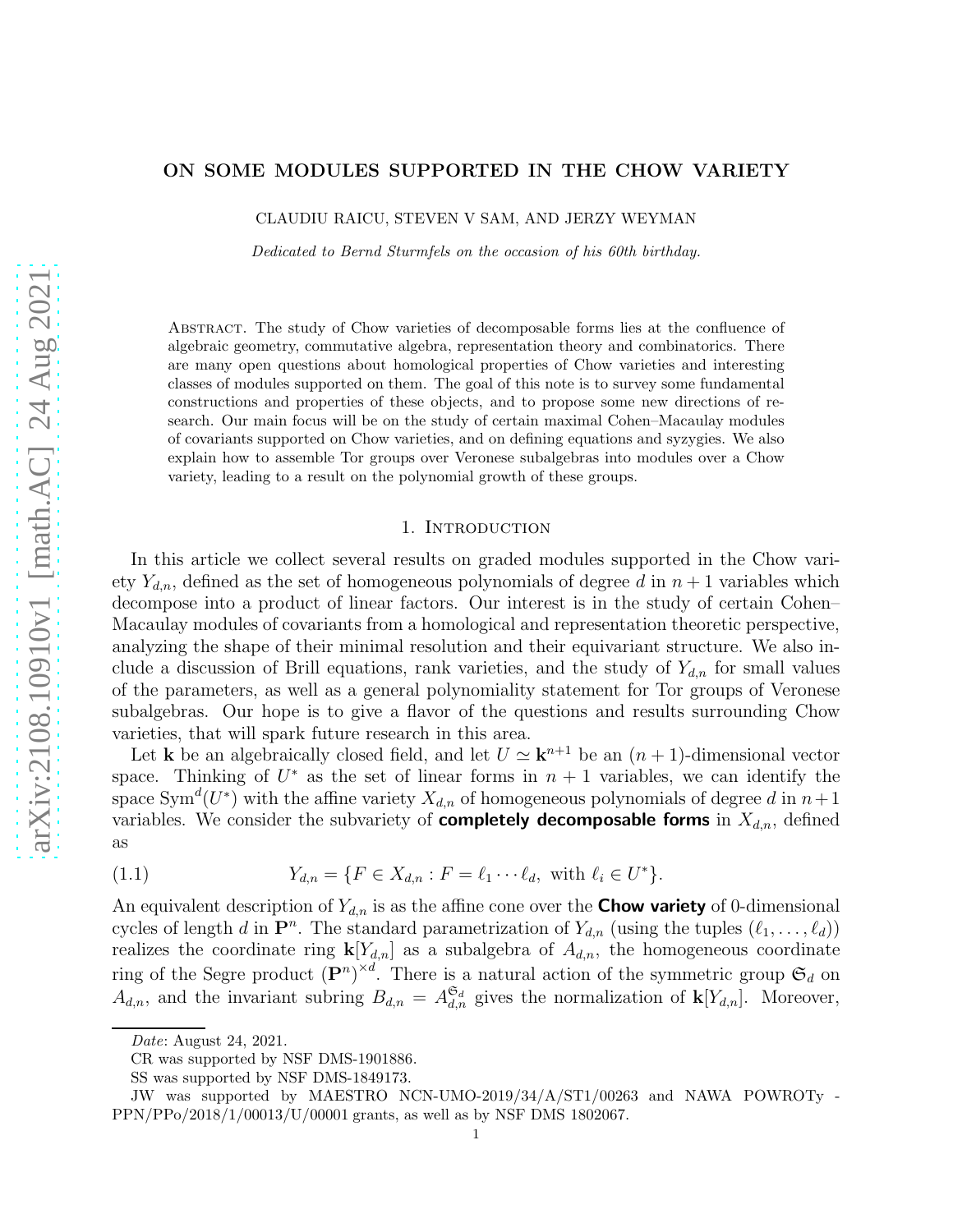the normalization map has an interesting connection to Foulkes' Conjecture about plethysm coefficients in algebraic combinatorics (see Section [2\)](#page-1-0).

More generally, for every partition  $\lambda$  of d we can construct the module of covariants

$$
M_{\lambda} = \text{Hom}_{\mathfrak{S}_d}(V_{\lambda}, A_{d,n}),
$$

where  $V_{\lambda}$  is the corresponding irreducible  $\mathfrak{S}_d$ -representation.

In characteristic zero, each  $M_{\lambda}$  can be thought of as a maximal Cohen–Macaulay module supported on  $Y_{d,n}$ . In Section [3](#page-6-0) we discuss the action of the duality functor on these modules, as well as some consequences regarding the shape of their minimal resolution (over the coordinate ring of  $X_{d,n}$ ). We analyze the case  $d = 2$ , which corresponds to modules supported on rank  $\leq 2$  matrices, as well as the case  $n = 1$ . Notice that  $Y_{d,1}$  is an affine space, so the modules  $M_{\lambda}$  are free in this case, but the description of their generators involves interesting combinatorics related to the well-studied statistics of descents and major indices, and to Kostka–Foulkes polynomials. One way to interpret the formulas in the case  $n = 1$  is as generalizations of Hermite Reciprocity, which states that, for all  $a, b \geq 0$ , we have an isomorphism  $Sym^a(Sym^b U) \cong Sym^b(Sym^a U)$  as  $GL(U)$ -representations when  $dim(U) = 2$ . For general parameters d, n, we take the first step in the study of the syzygies of  $M_{\lambda}$  by establishing a bound on their Castelnuovo–Mumford regularity.

In Section [4](#page-12-0) we analyze the Brill equations and recall computational results about their relation to defining ideals of  $Y_{d,n}$ . In particular, we recall why the ideals generated by Brill equations are not radical for  $n \geq d \geq 3$ . This is due to certain "rank equations" of the same degree but different representation type that also vanish on  $X_{d,n}$  for  $d \geq n \geq 3$ . We also treat in detail the normalization of the Chow variety  $X_{3,2}$  and point out some connections to classical results on ternary cubics going back to Aronhold.

Finally, in Section [5](#page-16-0) we prove a result about the finite generation of the Tor modules in the spirit of stability in representation theory, and describe an algebraic version of a polynomiality result for Tor groups by Yang.

## <span id="page-1-1"></span>2. The variety of decomposable forms

<span id="page-1-0"></span>In this section we assume that  $k$  is an algebraically closed field of arbitrary characteristic. We recall some of the basic properties of  $Y_{d,n}$ , discussing its normalization map, along with some connections to Foulkes' conjecture. We begin with a natural parametrization of  $Y_{d,n}$ , obtained by considering the variety

(2.1a) 
$$
Z_{d,n} = \{ (\ell_1, \ell_2, \dots, \ell_d) \mid \ell_1, \dots, \ell_d \in U^* \}
$$

of d-tuples of linear forms, along with the multiplication map

$$
(2.1b) \t\t \mu_{d,n}: Z_{d,n} \longrightarrow Y_{d,n} \subseteq X_{d,n}, \t (\ell_1, \ldots, \ell_d) \mapsto \ell_1 \cdots \ell_d.
$$

If we consider the associated pull-back map

(2.1c) 
$$
\mu_{d,n}^{\sharp}: \mathbf{k}[X_{d,n}] \longrightarrow \mathbf{k}[Z_{d,n}],
$$

then the coordinate ring of  $Y_{d,n}$  can be identified as

<span id="page-1-2"></span>
$$
\mathbf{k}[Y_{d,n}] = \mathrm{Im}\left(\mu_{d,n}^{\sharp}\right).
$$

If we let  $J_{d,n}$  denote the defining ideal of  $Y_{d,n}$  then we have

(2.1d) 
$$
J_{d,n} = \ker \left(\mu_{d,n}^{\sharp}\right).
$$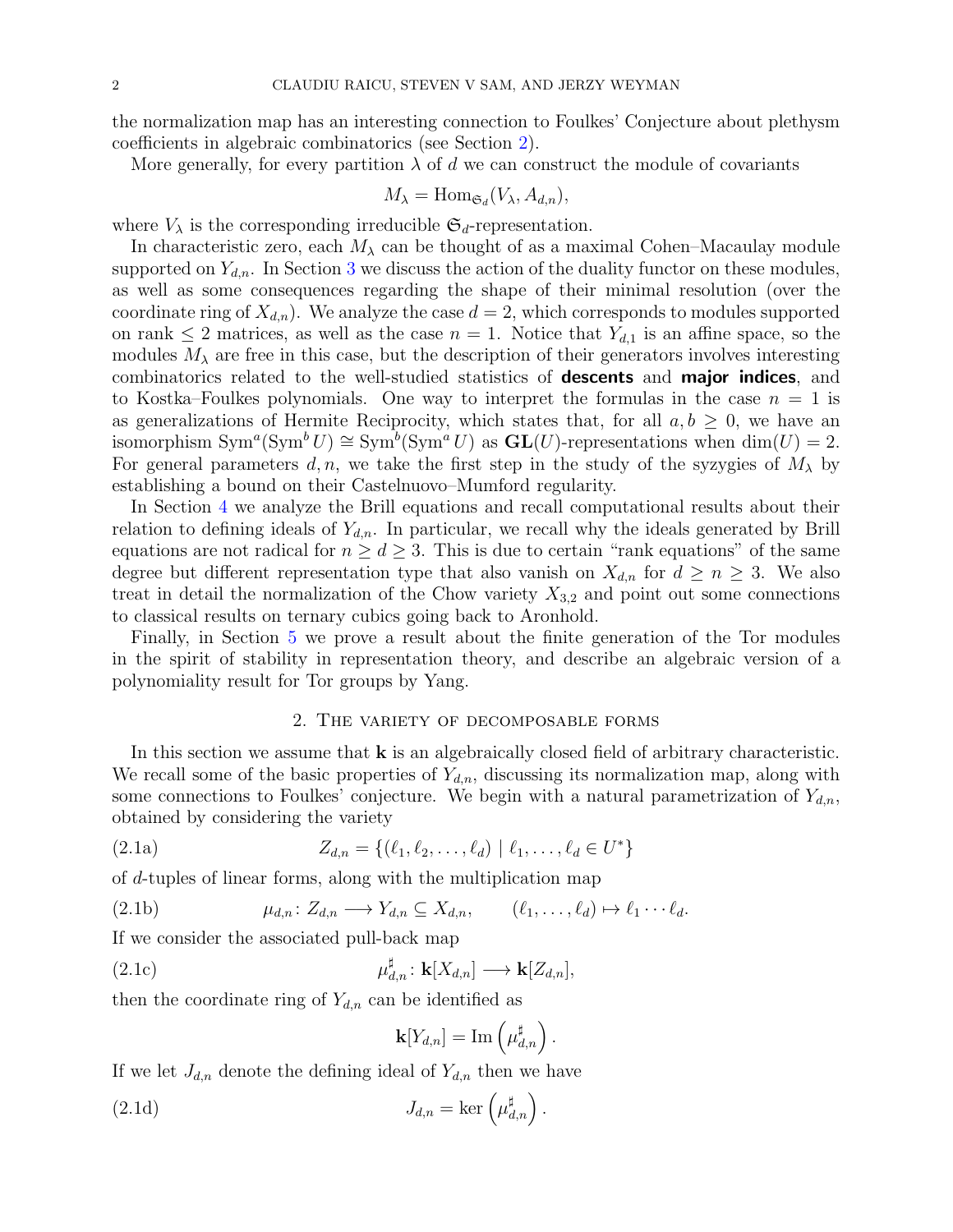The group  $GL(U)$  of invertible transformations of U acts on all the varieties described so far, making their coordinate rings into representations of  $GL(U)$ . We have for instance that

$$
\mathbf{k}[X_{d,n}] = \text{Sym}(\mathbf{D}^d U) = \bigoplus_{m \geq 0} \text{Sym}^m(\mathbf{D}^d U),
$$

where  $D^dU = \text{Sym}^d(U^*)^*$  is the d-th divided power of U, and

$$
\mathbf{k}[Z_{d,n}] = \text{Sym}(U \oplus \cdots \oplus U) = \text{Sym}(U)^{\otimes d} = \bigoplus_{a_1,\ldots,a_d \geq 0} \text{Sym}^{a_1} U \otimes \cdots \otimes \text{Sym}^{a_d} U.
$$

Notice that the identification above provides  $\mathbf{k}[Z_{d,n}]$  with a natural  $\mathbf{Z}^d$ -grading, which can be seen as coming from the action of the torus  $(\mathbf{k}^*)^{\times d}$  by scaling on each tensor factor. There is also an action of the symmetric group  $\mathfrak{S}_d$  on  $\text{Sym}(U)^{\otimes d}$  by permutations of the tensor factors, and the morphism  $\mu_{d,n}^{\sharp}$  is induced by the natural inclusion

(2.2) 
$$
\mathcal{D}^d(U) \hookrightarrow \mathbf{k}[Z_{d,n}]_{(1,\ldots,1)} = U^{\otimes d}
$$

as the subspace of symmetric tensors. From now on we write

$$
R_{d,n} = \mathbf{k}[X_{d,n}], \text{ and } A_{d,n} = \bigoplus_{m \geq 0} \mathbf{k}[Z_{d,n}]_{(m,\ldots,m)} = \bigoplus_{m \geq 0} \text{Sym}^m U \otimes \cdots \otimes \text{Sym}^m U,
$$

noting that  $A_{d,n} = R_{d,n}^T$  is a ring of invariants for the action of the torus

$$
T = \{(t_1, \ldots, t_d) \in (\mathbf{k}^*)^{\times d} : t_1 \cdots t_d = 1\},\
$$

and in particular that  $A_{d,n}$  is normal. Since the image of  $\mu_{d,n}^{\sharp}$  is generated by  $\mathfrak{S}_d$ -invariant elements, it follows that

$$
\mathbf{k}[Y_{d,n}] \subseteq A_{d,n}^{\mathfrak{S}_d} = \bigoplus_{m \geq 0} \mathrm{D}^d \left( \mathrm{Sym}^m U \right) =: B_{d,n},
$$

where  $B_{d,n}$  is also normal. We will prove the following (see also [\[Bri93,](#page-18-0) [Nee91,](#page-19-0) [Nag55\]](#page-19-1)).

<span id="page-2-0"></span>**Theorem 2.3.** The algebra  $B_{d,n}$  is the normalization of  $\mathbf{k}[Y_{d,n}]$ .

Before explaining the proof of Theorem [2.3,](#page-2-0) we proceed with a more concrete description of the constructions above. We choose a basis  $x_0, \ldots, x_n$  for  $U^*$ , which in turn induces a monomial basis

$$
\{x^{\alpha} = x_0^{\alpha_0} \cdots x_n^{\alpha_n} : \alpha_0 + \cdots + \alpha_n = d\}
$$

for Sym<sup> $d(U^*)$ </sup>. If we let  $\{z_{\alpha}\}_{\alpha}$  denote the dual basis of  $D^d(U)$ , then we can think of its elements as the coefficients of the generic d-form

$$
\sum_{|\alpha|=d} z_\alpha \cdot x^\alpha,
$$

and make the identification  $R_{d,n} = \mathbf{k}[z_\alpha]$ . For  $1 \leq i \leq d$ , we write  $u_j^{(i)}$  $j^{(i)}$ ,  $j = 0, ..., n$ , for the coordinate functions on the affine space U parametrizing the forms  $\ell_i$  in [\(2.1a\)](#page-1-1). We get an identification

$$
\mathbf{k}[Z_{d,n}] = \mathbf{k}[u_j^{(i)}],
$$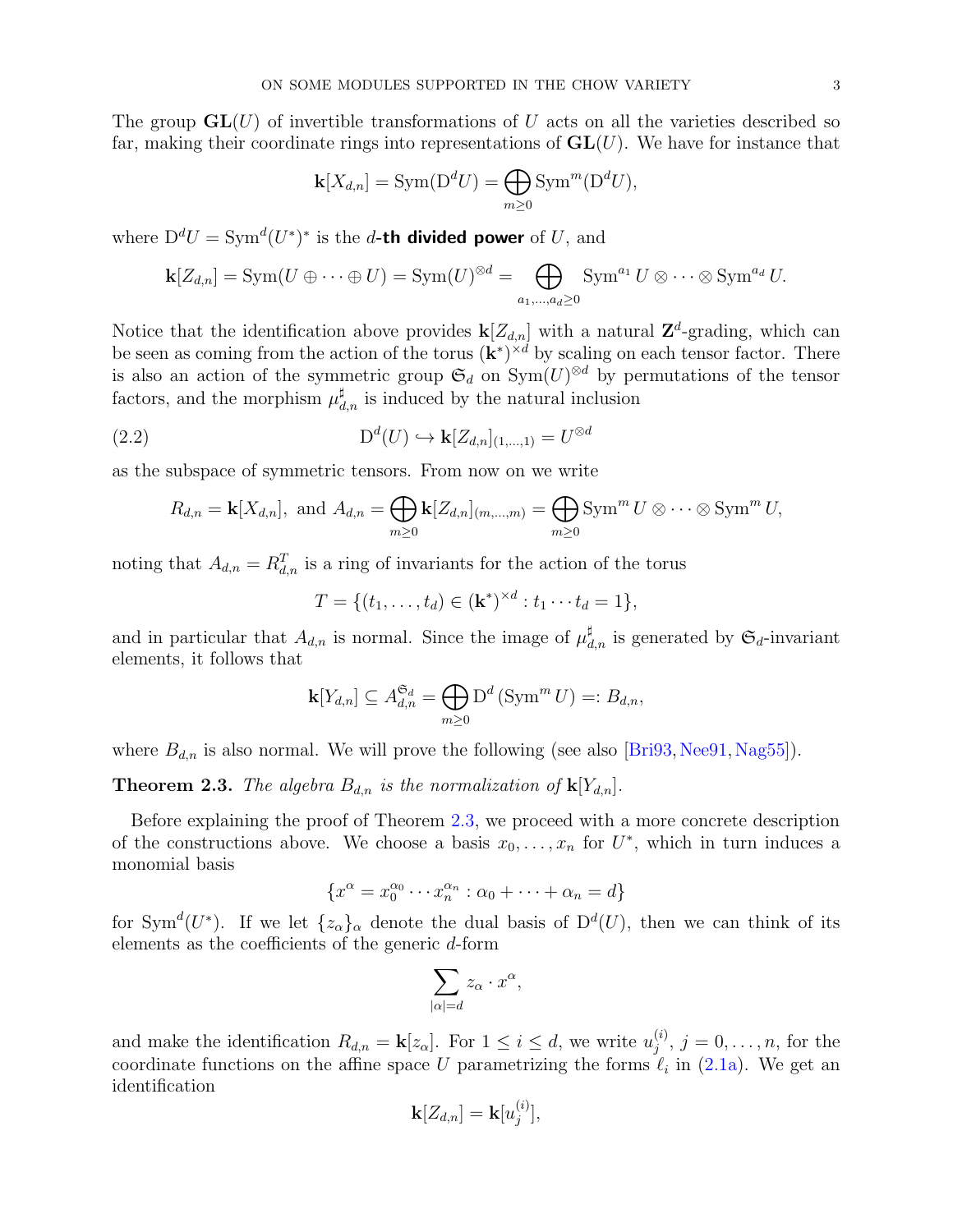and the morphism  $\mu_{d,n}^{\sharp}$  sends  $z_{\alpha}$  to the coefficient of  $x^{\alpha}$  in the expansion of

(2.4) 
$$
\prod_{i=1}^{d} \left( \sum_{j=0}^{n} u_j^{(i)} \cdot x_j \right).
$$

<span id="page-3-3"></span>**Example 2.5.** Suppose that  $d = 2$  and  $n = 2$ , so  $(2.4)$  becomes

<span id="page-3-0"></span>
$$
\left(u_0^{(1)} \cdot x_0 + u_1^{(1)} \cdot x_1 + u_2^{(1)} \cdot x_2\right) \cdot \left(u_0^{(2)} \cdot x_0 + u_1^{(2)} \cdot x_1 + u_2^{(2)} \cdot x_2\right).
$$

The morphism  $\mu_2^{\sharp}$  $_{2,2}^{\sharp}$  sends

$$
z_{(2,0,0)}\mapsto u^{(1)}_0\cdot u^{(2)}_0,\quad z_{(0,2,0)}\mapsto u^{(1)}_1\cdot u^{(2)}_1,\quad z_{(0,0,2)}\mapsto u^{(1)}_2\cdot u^{(2)}_2,
$$

 $z_{(1,1,0)} \mapsto u_0^{(1)}$  $u_0^{(1)} \cdot u_1^{(2)} + u_1^{(1)}$  $\binom{11}{1} \cdot u_0^{(2)}$  $\begin{array}{cc} (2) \\ 0 \end{array}, \quad z_{(1,0,1)} \mapsto u_0^{(1)}$  $u_0^{(1)} \cdot u_2^{(2)} + u_2^{(1)}$  $_2^{(1)}\cdot u_0^{(2)}$  $z_{(0,1,1)} \mapsto u_1^{(1)}$  $u_1^{(1)} \cdot u_2^{(2)} + u_2^{(1)}$  $\stackrel{(1)}{2}\cdot u_1^{(2)}$  $\frac{(2)}{1}$ .

If char(k)  $\neq$  2 then  $Y_{2,2}$  parametrizes quadrics of rank  $\leq$  2. With the usual identification between quadratic forms and symmetric matrices, we get that  $J_{2,2}$  is a principal ideal, generated by the determinant of

$$
Z = \begin{bmatrix} 2z_{(2,0,0)} & z_{(1,1,0)} & z_{(1,0,1)} \\ z_{(1,1,0)} & 2z_{(0,2,0)} & z_{(0,1,1)} \\ z_{(1,0,1)} & z_{(0,1,1)} & 2z_{(0,0,2)} \end{bmatrix}.
$$

If char( $\mathbf{k}$ ) = 2 then  $J_{2,2}$  is still principal, generated by

$$
z_{(2,0,0)} z_{(0,1,1)}^2 + z_{(0,2,0)} z_{(1,0,1)}^2 + z_{(0,0,2)} z_{(1,1,0)}^2 + z_{(0,1,1)} z_{(1,0,1)} z_{(1,1,0)}.
$$

In both cases,  $Y_{2,2}$  is a hypersurface of degree 3 in  $X_{2,2} \simeq \mathbf{A}^6$ . The singular locus  $Y_{2,2}^{\text{sing}}$  has codimension two in  $Y_{2,2}$  (given by the quadrics of rank  $\leq 1$  if char( $\mathbf{k}$ )  $\neq 2$ , and by the 3-plane  $z_{(0,1,1)} = z_{(1,0,1)} = z_{(1,1,0)} = 0$  if char(**k**) = 2), hence  $Y_{2,2}$  is normal and  $B_{2,2} = \mathbf{k}[Y_{2,2}]$ .

It will be useful to denote

$$
u_{\underline{b}} = \prod_{i=1}^{d} u_{b_i}^{(i)}, \text{ for } \underline{b} = (b_1, \cdots, b_d) \in \{0, \ldots, n\}^{\times d},
$$

so the expansion of  $(2.4)$  is given by

<span id="page-3-1"></span>
$$
\sum_{b_1,\dots,b_d=0}^n u_{(b_1,\dots,b_d)} x_{b_1} \cdots x_{b_d}.
$$

We consider the  $\mathfrak{S}_d$ -action on the cartesian product  $\{0,\ldots,n\}^{\times d}$ , write  $O_{\underline{b}}$  for the orbit of  $\underline{b}$ , and write  $\underline{a} \sim \underline{b}$  if  $\underline{a} \in O_{\underline{b}}$ . Note that every orbit  $O_{\underline{b}}$  has a unique representative  $\underline{a} \sim \underline{b}$  with  $n \geq a_1 \geq \cdots \geq a_d \geq 0$ . If we let

(2.6) 
$$
U_{\underline{a}} = \sum_{\underline{b}\sim \underline{a}} u_{\underline{b}}
$$

then we get that  $\mathbf{k}[Y_{d,n}]$  is the k-algebra generated by the forms  $U_{\underline{a}}$ .

<span id="page-3-2"></span>**Proposition 2.7.** The algebras  $A_{d,n}$  and  $B_{d,n}$  are finitely generated  $\mathbf{k}[Y_{d,n}]$ -modules.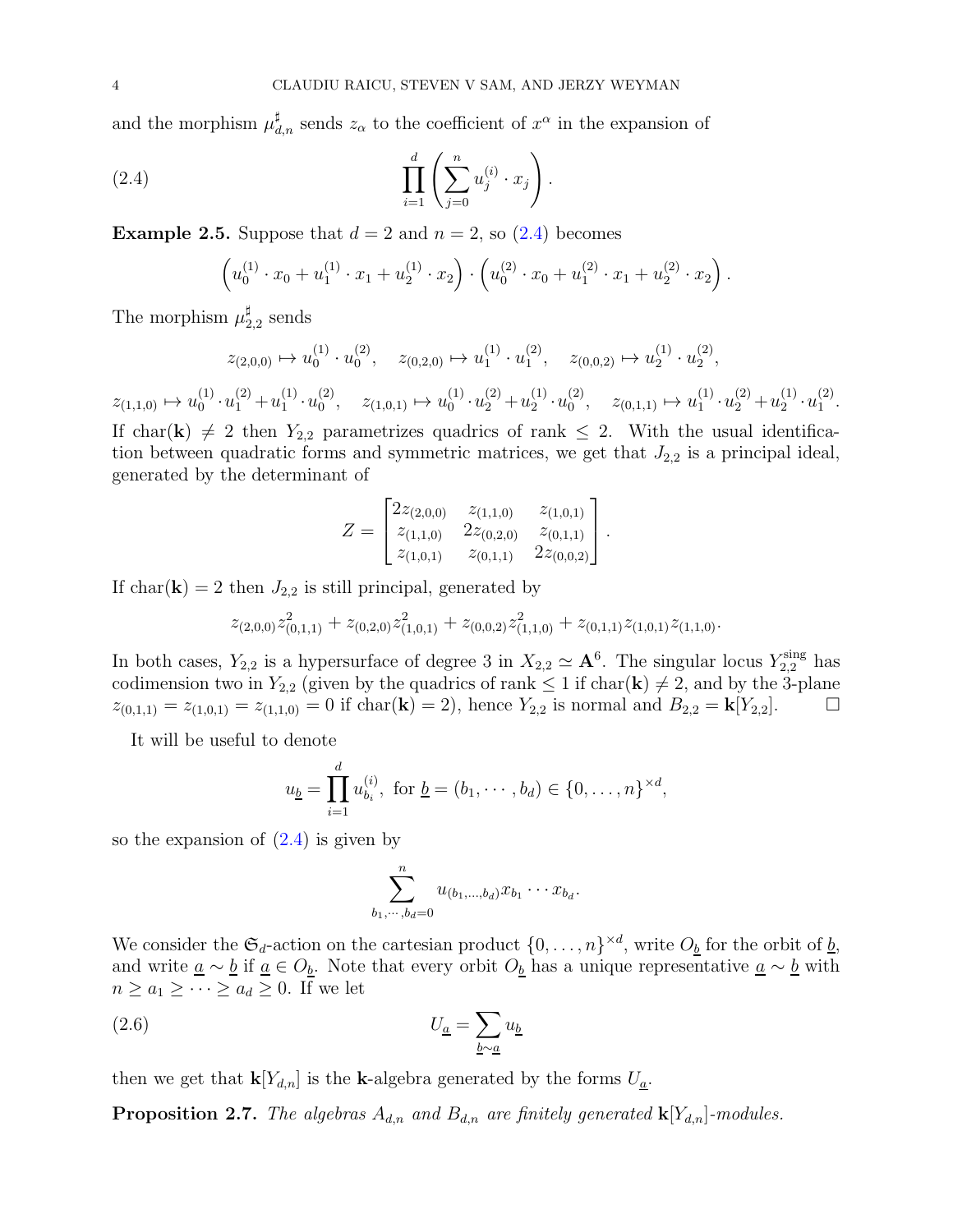*Proof.* Since  $B_{d,n} \subseteq A_{d,n}$ , it is enough to prove the result for  $A_{d,n}$ . Using the graded Nakayama lemma, it suffices to prove that the forms  $U_a$  generate an ideal of finite colength in  $A_{d,n}$ . Since  $A_{d,n}$  is the coordinate ring of a d-fold Segre product Seg =  $(\mathbf{P}^n)^{\times d}$ , this is further equivalent to checking that (after passing to an algebraic closure of k) the forms in [\(2.6\)](#page-3-1) have no common zeros on Seg. This follows from [\[ES09,](#page-18-1) Proposition 5.2], where it is shown that in fact the forms

$$
\sum_{|\underline{a}|=\ell} U_{\underline{a}}, \text{ with } 0\leq \ell \leq dn,
$$

have no common zeroes on Seg.

*Proof of Theorem [2.3.](#page-2-0)* Since  $B_{d,n}$  is normal and finite over  $\mathbf{k}[Y_{d,n}]$  by Proposition [2.7,](#page-3-2) it suffices to show that the inclusion is birational, that is, the function field  $F = \mathbf{k}(Y_{d,n})$  is equal to the fraction field Frac( $B_{d,n}$ ). We let  $K = \text{Frac}(A_{d,n})$  and observe that  $\mathfrak{S}_d$  acts faithfully on K, hence  $Frac(B_{d,n}) = K^{\mathfrak{S}_d}$  satisfies

$$
[K: \operatorname{Frac}(B_{d,n})] = d!.
$$

Since  $F \subseteq \text{Frac}(B_{d,n})$ , in order to prove equality it suffices to check that  $[K : F] \leq d!$ , which we do next. If we let

$$
t = \prod_{i=1}^{d} u_0^{(i)}
$$
, and  $v_j^{(i)} = \frac{u_j^{(i)}}{u_0^{(i)}}$  for  $1 \le i \le d$ ,  $1 \le j \le n$ ,

then  $K = \mathbf{k}(t, v_j^{(i)})$  is a field of rational functions in  $dn + 1$  independent variables. We note that  $t = u_0 = U_0 \in \mathbf{k}[Y_{d,n}]$ , and let  $V_a = U_a/U_0$ , so that  $F = \mathbf{k}(t, V_a)$ . After dividing [\(2.4\)](#page-3-0) by  $t$ , we get that  $V_a$  are the coefficients in the expansion

(2.8) 
$$
\prod_{i=1}^{d} \left( x_0 + \sum_{j=1}^{n} v_j^{(i)} \cdot x_j \right).
$$

Observe that

<span id="page-4-0"></span>
$$
V_{(1^k,0^{d-k})}=e_k(v_1^{(1)},\ldots,v_1^{(d)}),\ 0\leq k\leq d,
$$

are the elementary symmetric polynomials in  $v_1^{(1)}$  $\binom{1}{1}, \ldots, \binom{U^{(d)}}{1}$  $_1^{(d)}$ , so for  $n=1$  we have  $F=K^{\mathfrak{S}_d}$ by the fundamental theorem of symmetric polynomials. If  $n \geq 2$  then we consider the intermediate extension  $F \subseteq E \subseteq K$  defined by

$$
E = F\left(v_1^{(1)}, \ldots, v_1^{(d)}\right),
$$

and note that since F contains all  $e_k(v_1^{(1)})$  $\binom{1}{1}, \ldots, \binom{U^{(d)}}{1}$  $\mathcal{L}^{(a)}_1$ , we must have  $[E : F] \leq d!$ . To finish the proof, we will show that  $E = K$ , or equivalently, that each  $v_j^{(i)} \in E$  when  $j \ge 2$ . We consider the elements of E defined by

$$
e_k^{(i)} = e_k(v_1^{(1)}, \ldots, \widehat{v_1^{(i)}}, \ldots, v_1^{(d)})
$$
 for  $1 \le i \le d, 0 \le k \le d-1$ ,

where  $e_k$  denotes an elementary symmetric polynomial, and  $\hat{\bullet}$  denotes a missing term. We consider the matrix M whose entry in row  $k+1$  and column i is  $e_k^{(i)}$  $\mathbf{k}^{(i)}$ . If we fix  $j \geq 2$  and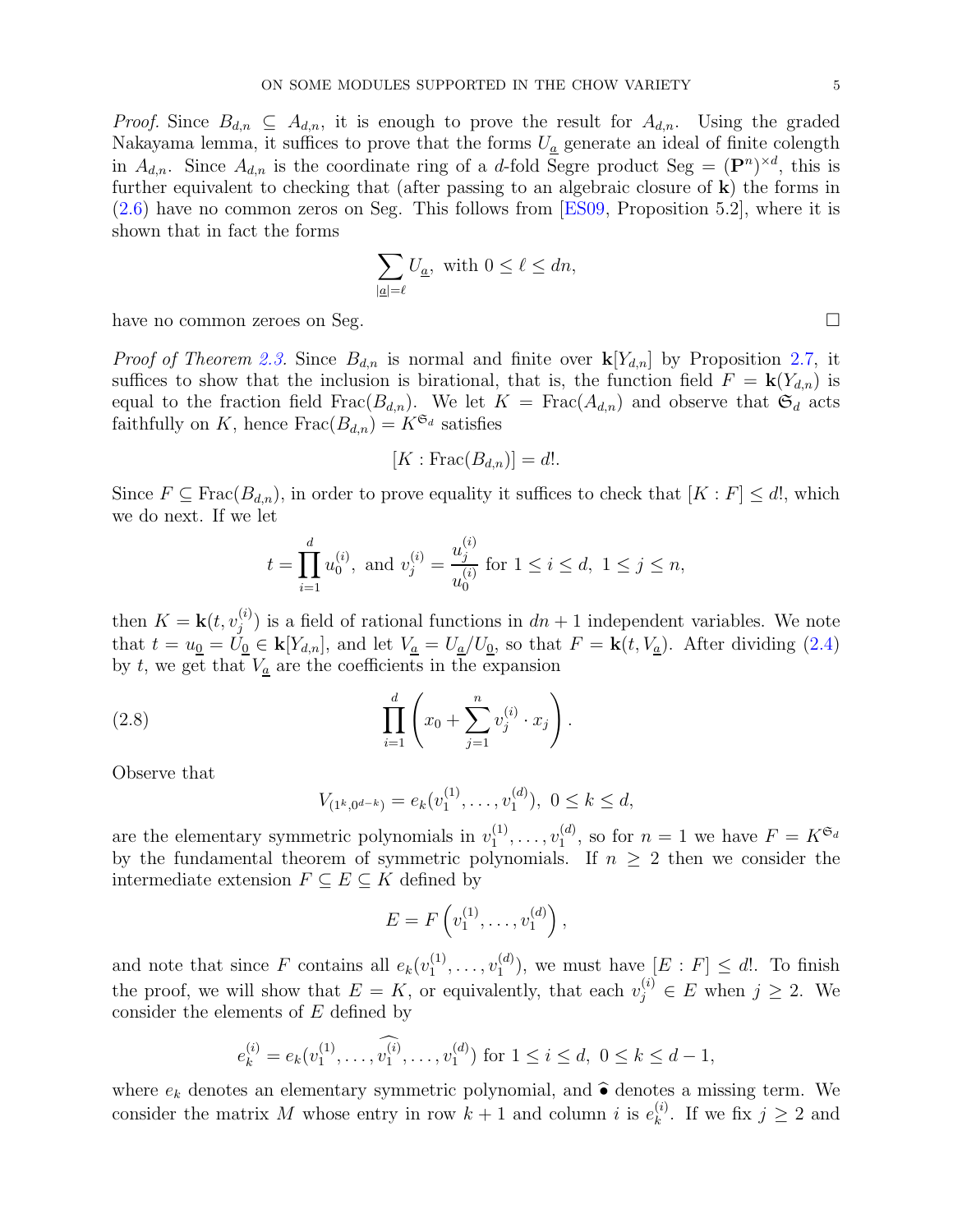consider the coefficients of  $x_j x_0^{d-1}, x_j x_0^{d-2} x_1, \ldots, x_j x_1^{d-1}$  in [\(2.8\)](#page-4-0), then we obtain an identity

$$
M \cdot \begin{bmatrix} v_j^{(1)} \\ v_j^{(2)} \\ \vdots \\ v_j^{(d)} \end{bmatrix} = \begin{bmatrix} V_{(j,0^{d-1})} \\ V_{(j,1,0^{d-2})} \\ \vdots \\ V_{(j,1^{d-1})} \end{bmatrix} \in F^d \subseteq E^d.
$$

Since M has entries in E, in order to prove that  $v_j^{(i)} \in E$  it suffices to show that  $\det(M) \neq 0$ . This follows from the fact that  $\det(M)$  is a homogeneous polynomial in  $v_i^{(i)}$  $j^{(i)}$  of degree  $\binom{d}{2}$  $\binom{d}{2}$ and the coefficient of the term

$$
\left(v_1^{(1)}\right)^{d-1} \left(v_1^{(2)}\right)^{d-2} \cdots \left(v_1^{(d-1)}\right)
$$

is equal to one (this term arises in a unique way from expanding the product of the entries on the main diagonal of  $M$ ).

<span id="page-5-0"></span>**Remark 2.9.** The polynomials  $V_a$  in the proof of Theorem [2.3](#page-2-0) are the **elementary multisymmetric polynomials** in the d sets of variables  $v^{(i)}_0$ ,  $i = 1, ..., d$ . In characteristic zero, they generate the algebra of multi-symmetric polynomials  $\mathbf{k}[v_i^{(i)}]$  $\binom{(i)}{j}$ <sup>G</sup>d (see [\[Sch52\]](#page-19-2), [\[Noe15\]](#page-19-3), [\[Mac60,](#page-19-4) Section II, Chapter I], [\[Wey39,](#page-19-5) Chapter II, Section A.3]), but this is no longer the case in positive characteristic  $[Nag55, Nee91, Dal99, Bri04, Ryd07]$  $[Nag55, Nee91, Dal99, Bri04, Ryd07]$  $[Nag55, Nee91, Dal99, Bri04, Ryd07]$  $[Nag55, Nee91, Dal99, Bri04, Ryd07]$  $[Nag55, Nee91, Dal99, Bri04, Ryd07]$  $[Nag55, Nee91, Dal99, Bri04, Ryd07]$  $[Nag55, Nee91, Dal99, Bri04, Ryd07]$  $[Nag55, Nee91, Dal99, Bri04, Ryd07]$ . This was used to show that the projective Chow variety  $\text{Proj}(\mathbf{k}[Y_{d,n}])$  is normal in characteristic zero, and that it usually fails to be normal in positive characteristic  $[Brig3,Nee91]$  $[Brig3,Nee91]$ .

We can now write down an exact sequence

$$
0 \longrightarrow J_{d,n} \longrightarrow R_{d,n} \xrightarrow{\varphi_{d,n}} B_{d,n} \longrightarrow C_{d,n} \to 0,
$$

where  $C_{d,n} = B_{d,n}/\mathbf{k}[Y_{d,n}]$ , and  $\varphi_{d,n}$  is the map  $\mu_{d,n}^{\sharp}$  from [\(2.1c\)](#page-1-2). Remark [2.9](#page-5-0) implies that  $C_{d,n}$  has finite length in characteristic zero, but in general not in positive characteristic, and it would be interesting to investigate the module  $C_{d,n}$  further. The degree m component of the map  $\varphi_{d,n}$  is

$$
\varphi_{d,n,m} \colon \operatorname{Sym}^m(\mathcal{D}^d U) \to \mathcal{D}^d(\operatorname{Sym}^m U),
$$

and is usually referred to as the Foulkes–Howe map, or the Hermite–Hadamard–Howe **map** (see also [\[How87\]](#page-18-4) and the survey [\[Lan15\]](#page-19-7)). The condition that  $C_{d,n}$  has finite length is equivalent to the surjectivity of  $\varphi_{d,n,m}$  for  $m \gg 0$ . It remains an open problem to determine  $m_0(d, n)$ , the smallest value for which  $\varphi_{d,n,m}$  is surjective when  $m \geq m_0(d, n)$ , although an effective bound in characteristic zero was found by Brion [\[Bri97\]](#page-18-5). Another question that we don't know the answer to is whether  $B_{d,n}$  is Cohen–Macaulay in positive characteristic (in characteristic zero,  $B_{d,n}$  is a ring of invariants for the reductive group  $\mathfrak{S}_d \ltimes T$ , hence it has in fact rational singularities by a theorem of Boutot [\[Bou87\]](#page-18-6)). We will return to discussing more characteristic zero examples regarding the defining equations of  $Y_{d,n}$  in Section [4.](#page-12-0)

One important motivation for the study of the maps  $\varphi_{d,n,m}$  comes from the following.

<span id="page-5-1"></span>Conjecture 2.10 ([\[Fou50\]](#page-18-7)). If char(k) = 0 then for any  $d \geq m$  the GL(U)-representation  $\text{Sym}^m(\text{Sym}^d U)$  is isomorphic to a subrepresentation of  $\text{Sym}^d(\text{Sym}^m U)$ .

Indeed, in How87, Section 2 suggests that one could try to prove Conjecture [2.10](#page-5-1) by showing that  $\varphi_{d,n,m}$  is injective when  $d \geq m$ , and surjective when  $d \leq m$ . Equivalently, this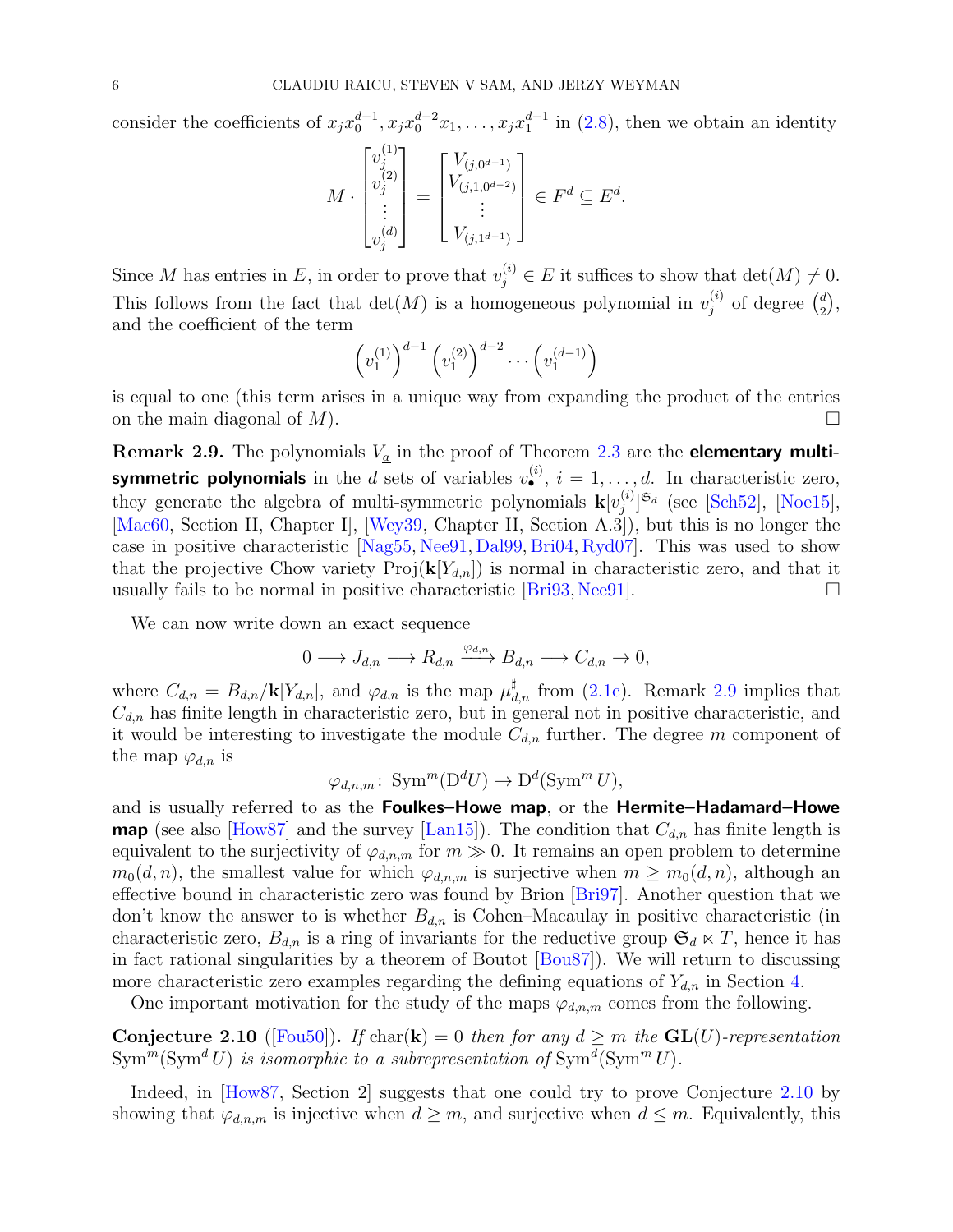would mean that  $m_0(d, n) = d$ . When  $n = 1$  this statement is true, and it is a manifestation of Hermite reciprocity. The approach fails however for a general  $n$ , as Müller and Neunhöffer [\[MN05\]](#page-19-8) compute that the map  $\varphi_{5,5,5}$  is not an isomorphism. Despite the setback, Conjecture [2.10](#page-5-1) remains open in general, and there is strong evidence to support it:

- as explained in [\[CIM17\]](#page-18-8), the conjecture is true when  $m \leq 5$ ;
- [\[MN05\]](#page-19-8) verifies computationally the cases  $m \leq 4$ ,  $d \leq 14$ , and  $m + d \leq 17$ ,  $d \leq 12$ ;
- <span id="page-6-0"></span>• [\[Bri93\]](#page-18-0) proves that the conjecture is true asymptotically (for  $d \gg m$ ).

## 3. COHEN–MACAULAY MODULES SUPPORTED ON  $Y_{d,n}$

Throughout this section we assume that **k** is algebraically closed with char( $\bf{k}$ ) = 0, and our goal is to study modules of covariants for the  $\mathfrak{S}_d$ -action on  $A_{d,n}$ . In this setting, divided powers are isomorphic to symmetric powers, so we will ignore the distinction. We write  $A = A_{d,n}, B = B_{d,n}$ , and recall that  $B = A^{\mathfrak{S}_d}$ .

We also recall from [\[FH91,](#page-18-9) Section 4.2] that the irreducible  $\mathfrak{S}_d$ -representations are indexed by partitions  $\lambda$  of size  $|\lambda| = d$ . We write  $V_{\lambda}$  for the irreducible corresponding to  $\lambda$ , with the convention that  $V_{(d)}$  is the trivial representation, while  $V_{(1^d)}$  is the sign representation. We write  $S_{\lambda}$  for the **Schur functor** associated to  $\lambda$  (see [\[Wey03,](#page-19-9) §2] for basics on Schur functors, noting that  $S_{\lambda}$  is denoted there by  $L_{\lambda^{\dagger}}$ , where  $\dagger$  denotes the transpose partition), and we have  ${\bf S}_{(d)}U=\mathrm{Sym}^d\,U,\,{\bf S}_{(1^d)}={\bigwedge}^d\,U.$  By **Schur-Weyl duality** [\[FH91,](#page-18-9) Exercise 6.30] we have a decomposition

<span id="page-6-2"></span>(3.1a) 
$$
A = \bigoplus_{|\lambda|=d} M_{\lambda} \otimes V_{\lambda},
$$

where

<span id="page-6-4"></span>(3.1b) 
$$
M_{\lambda} = \text{Hom}_{\mathfrak{S}_d}(V_{\lambda}, A) = \bigoplus_{m \geq 0} \mathbf{S}_{\lambda}(\text{Sym}^m U)
$$

is the **module of**  $\lambda$ -covariants for the  $\mathfrak{S}_d$ -action on A. Note that  $B = M_{(d)}$ , and since A is Cohen–Macaulay, finite and torsion-free over B, each of the direct summands  $M_{\lambda}$  of A is a maximal Cohen–Macaulay (MCM) B-module.

We write  $R = R_{d,n}$ , and using the natural maps  $R \to \mathbf{k}[Y_{d,n}] \subseteq B_{d,n}$ , we can think of each  $M_{\lambda}$  as a Cohen–Macaulay R-module supported on  $Y_{d,n}$ . The projective dimension of each  $M_{\lambda}$  (as an R-module) is then given by the codimension of  $Y_{d,n}$  in  $X_{d,n}$ :

(3.2) 
$$
\text{pdim}_R(M_\lambda) = \binom{d+n}{n} - dn - 1.
$$

We propose the following problem.

<span id="page-6-1"></span>**Problem 3.3.** Describe the minimal free resolution of  $M_{\lambda}$  as an R-module.

Observe that since  $\mathfrak{S}_d$  acts trivially on R, Problem [3.3](#page-6-1) is equivalent to understanding the  $\mathfrak{S}_d$ -equivariant resolution  $F_{\bullet}$  of A as an R-module. We then get that  $\text{Hom}_{\mathfrak{S}_d}(V_{\lambda}, F_{\bullet})$  is the minimal resolution of  $M_{\lambda}$ , and in particular

<span id="page-6-3"></span>
$$
\operatorname{Tor}_{i}^{R}(M_{\lambda}, \mathbf{k}) = \operatorname{Hom}_{\mathfrak{S}_{d}}(V_{\lambda}, \operatorname{Tor}_{i}^{R}(A, \mathbf{k})) \text{ for all } i.
$$

The algebra A is not only Cohen–Macaulay, but also Gorenstein: using the identification of A with the homogeneous coordinate ring of the Segre variety Seg =  $(\mathbf{P}^n)^{\times d}$  (where  $\mathbf{P}^n$  denotes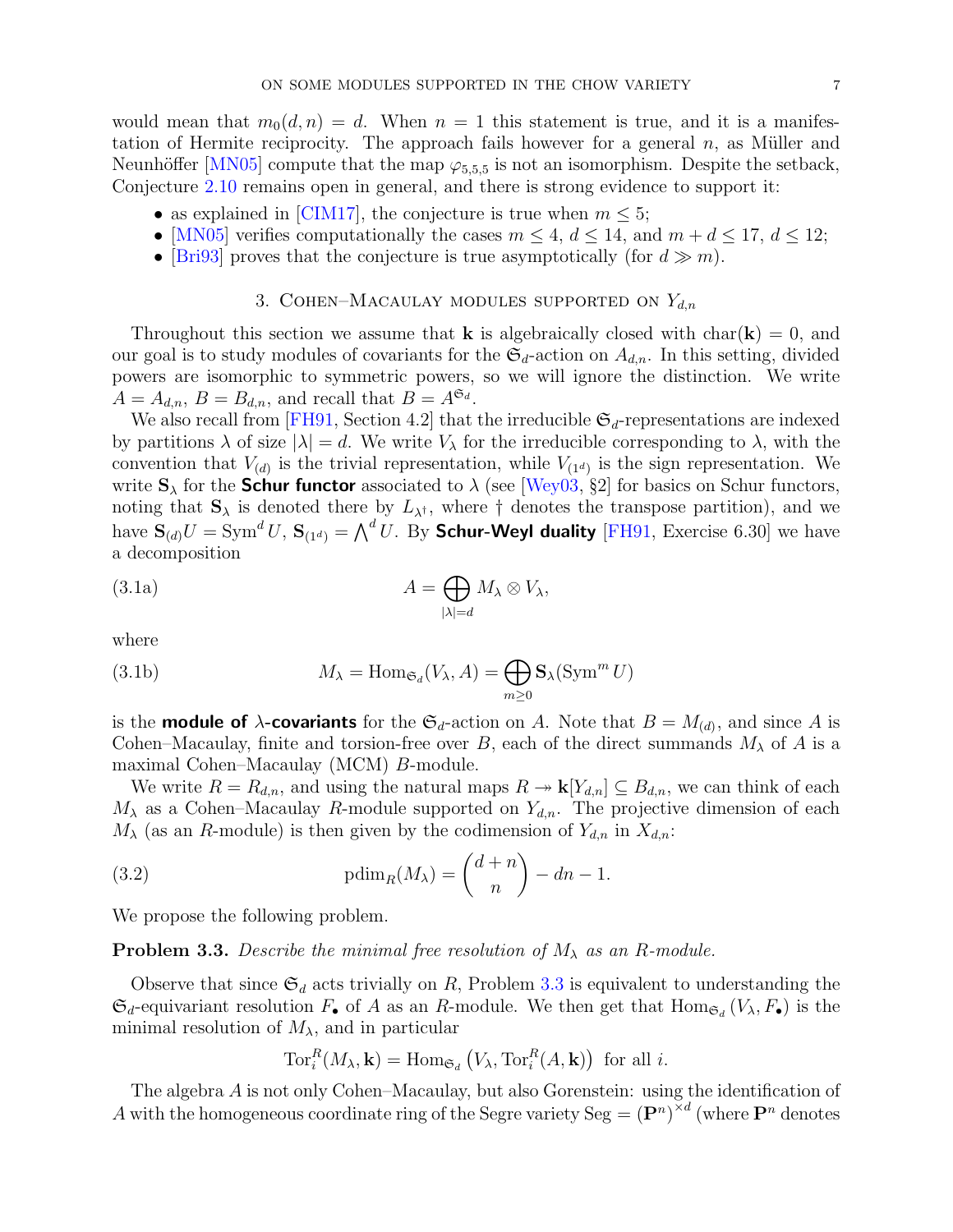Proj(Sym<sup>•</sup>(U))) with embedding line bundle  $\mathcal{L} = \mathcal{O}(1,\ldots,1)$ , then we have a canonical identification of the dualizing module of A as

$$
\omega_A = \bigoplus_{r \in \mathbf{Z}} \mathrm{H}^0 \left( \mathrm{Seg}, \omega_{\mathrm{Seg}} \otimes \mathcal{L}^r \right)
$$
  
= 
$$
\mathrm{H}^0 \left( \mathrm{Seg}, \omega_{\mathrm{Seg}} \otimes \mathcal{L}^{n+1} \right) \otimes A
$$
  
= 
$$
\mathrm{H}^{dn} \left( \mathrm{Seg}, \mathcal{L}^{-n-1} \right)^* \otimes A
$$
  
= 
$$
\left( \mathrm{H}^n \left( \mathbf{P}, \mathcal{O}_{\mathbf{P}}(-n-1) \right)^{\otimes d} \right)^* \otimes A,
$$

where the last equality comes from the Künneth formula. Since the cup product in cohomology is graded commutative (that is,  $y \cup x = (-1)^{|x| \cdot |y|} x \cup y$ ), it follows that for the above identification,  $\mathfrak{S}_d$  acts trivially on  $\mathrm{H}^n(\mathbf{P},\mathcal{O}_{\mathbf{P}}(-n-1))^{\otimes d}$  when n is even, and it acts via the sign representation when n is odd. If we write  $\det(W) = \bigwedge^N W$  for the **determinant** of an N-dimensional representation W, then we have  $H^{n}(\mathbf{P}, \mathcal{O}_{\mathbf{P}}(-n-1)) = \det(U^{*})$ . We therefore get an  $\mathfrak{S}_d \times \mathbf{GL}(U)$ -equivariant identification

(3.4) 
$$
\omega_A = \begin{cases} \det(U)^{\otimes d} \otimes A & \text{for } n \text{ even,} \\ \det(U)^{\otimes d} \otimes V_{(1^d)} \otimes A & \text{for } n \text{ odd.} \end{cases}
$$

The dualizing module for  $R$  is canonically identified as

<span id="page-7-2"></span>
$$
\omega_R = \det(\operatorname{Sym}^d U) \otimes R,
$$

and since  $R$  is a regular ring, we have

<span id="page-7-1"></span>(3.5) 
$$
\omega_A = \text{Ext}^c_R(A, \omega_R), \text{ where } c = \dim(R) - \dim(A) = \binom{d+n}{n} - dn - 1.
$$

More generally, we have that  $\text{Ext}^c_R(-, \omega_R)$  defines an auto-equivalence (duality) on the category of Cohen–Macaulay  $R$ -modules of codimension  $c$ , and we write

<span id="page-7-0"></span>
$$
M^{\vee} = \text{Ext}_{R}^{c}(M, \omega_{R}).
$$

We get the following description of duality for the modules of covariants.

**Proposition 3.6.** If n is even then  $M_{\lambda}^{\vee} \simeq M_{\lambda}$  as R-modules (we say that  $M_{\lambda}$  is self-dual). If n is odd then  $M_{\lambda}^{\vee} \simeq M_{\lambda^{\dagger}}$ , where  $\lambda^{\dagger}$  denotes the transpose partition to  $\lambda$ .

<span id="page-7-4"></span>*Proof.* If we apply the duality functor to  $(3.1a)$  (keeping track of the  $\mathfrak{S}_d$ -action) we get

(3.6a) 
$$
\bigoplus_{|\lambda|=d} M_{\lambda}^{\vee} \otimes V_{\lambda} = \omega_A.
$$

When *n* is even, we have  $\omega_A \simeq A$  as  $\mathfrak{S}_d$ -equivariant R-modules, hence  $M_\lambda^\vee \simeq M_\lambda$  for all  $\lambda$  by comparing [\(3.1a\)](#page-6-2) with [\(3.6a\)](#page-7-0). When n is odd, we have  $\omega_A \simeq V_{(1^d)} \otimes A$  as  $\mathfrak{S}_d$ equivariant R-modules, hence  $M_{\lambda}^{\vee} \simeq M_{\lambda^{\dagger}}$  follows from [\(3.1a\)](#page-6-2), [\(3.6a\)](#page-7-0), and the isomorphisms  $V_{\lambda} \simeq V_{\lambda^{\dagger}} \otimes V_{(1^d)}.$ .

By specializing the result above to the case  $\lambda = (d)$  we get the following.

<span id="page-7-3"></span>**Corollary 3.7.** If n is even then  $B$  is a Gorenstein algebra.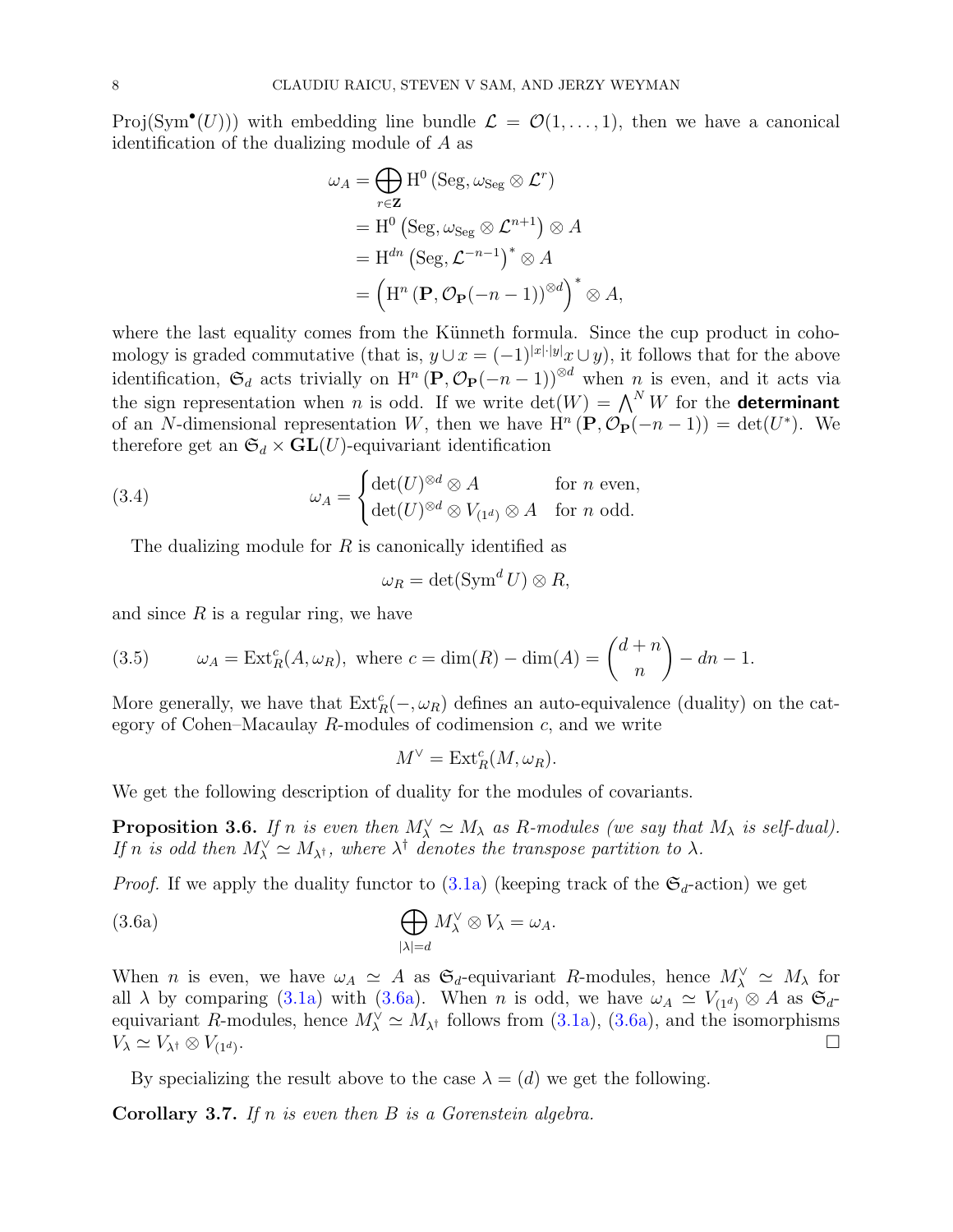As a partial answer to Problem [3.3](#page-6-1) we consider the shape of the minimal free resolution of  $M_{\lambda}$ : we noted the formula for the projective dimension in [\(3.2\)](#page-6-3), and our next goal is to give a bound on the **Castelnuovo–Mumford regularity** of  $M_{\lambda}$ . Recall that for a graded R-module M we have

<span id="page-8-0"></span>reg(M) = max{
$$
r
$$
: Tor<sup>R</sup><sub>i</sub>(M, **k**)<sub>i+r</sub>  $\neq$  0 for some  $i$ }  
= max{ $r$ : Ext<sup>j</sup><sub>R</sub>(M, **k**)<sub>-j-r</sub>  $\neq$  0 for some  $j$ }

When M is Cohen–Macaulay of codimension c, it suffices to consider  $i = j = c$  in the above formula. In particular, we have that  $reg(M) = r$  if and only if

(3.8) 
$$
\operatorname{Ext}^c_R(M, \mathbf{k})_{-c-r} \neq 0 \text{ and } \operatorname{Ext}^c_R(M, \mathbf{k})_j = 0 \text{ for } j < -c-r.
$$

We show the following.

<span id="page-8-1"></span>Theorem 3.9. We have that

$$
reg(A) = (d-1)n,
$$

and therefore  $\text{reg}(M_\lambda) \leq (d-1)n$  for all  $\lambda$ . If n is even then  $\text{reg}(B) = \text{reg}(A)$ , while for n odd we have  $reg(B) < reg(A)$ .

*Proof.* Let  $N = \begin{pmatrix} n+d \\ d \end{pmatrix}$ <sup>+d</sup>). Using the earlier descriptions of  $\omega_R$ ,  $\omega_A$ , we get that as graded modules

$$
\omega_R \simeq R(-N)
$$
 and  $\omega_A \simeq A(-n-1)$ .

Using the notation  $(3.5)$  we get

$$
Ext_R^c(A, R) = Ext_R^c(A, \omega_R)(N) = \omega_A(N) = A(N - n - 1).
$$

It follows from  $(3.8)$  that  $r = \text{reg}(A)$  satisfies

$$
-c - r = -N + n + 1,
$$

which simplifies to  $c = (d-1)n$ , as desired. The last statement follows from the isomorphism

$$
\operatorname{Ext}^c_R(B,R) = \operatorname{Ext}^c_R(A,R)^{\mathfrak{S}_d},
$$

and [\(3.4\)](#page-7-2), which shows that  $\mathfrak{S}_d$  acts trivially on the generator of minimal degree of  $\omega_A$  when n is even, and it acts via the sign representation when n is odd. It follows that  $\text{Ext}_{R}^{c}(B, R)$ and  $\text{Ext}^c_R(A, R)$  coincide in lowest degree precisely when n is even, concluding the proof.  $\Box$ 

<span id="page-8-2"></span>3.1. The case  $d = 2$ . When  $d = 2$ , we have as in Example [2.5](#page-3-3) an identification between  $Y_{2,n}$  and the variety of  $(n+1) \times (n+1)$  symmetric matrices of rank  $\leq 2$ . It follows from [\[Wey03,](#page-19-9) Theorem 6.3.1] that  $Y_{2,n}$  is normal, hence  $B = \mathbf{k}[Y_{2,n}] = R/J_{2,n}$ , and moreover we know the minimal resolution of B as an R-module. In particular,  $|\text{Wey03}, \text{Corollary } 6.3.7|$ shows that B is Gorenstein if and only if n is even, so the conclusion of Corollary [3.7](#page-7-3) is optimal in this case.

For the remaining module of covariants  $M_{(1,1)}$  we have a decomposition

$$
M_{(1,1)} = \bigoplus_{m \geq 0} \bigwedge^2 (\text{Sym}^m U) = \bigoplus_{a \geq b \geq 0} \mathbf{S}_{(2a+1,2b+1)} U,
$$

which is the module denoted  $M<sup>s</sup>(1<sup>2</sup>)$  in [\[Wey03,](#page-19-9) Example 6.6.11]. Note that by Proposi-tion [3.6,](#page-7-4)  $M_{(1,1)} = \omega_B$  is the canonical module of B when n is odd, while for n even  $M_{(1,1)}$  is self-dual (see also [\[Wey03,](#page-19-9) Corollary 5.1.5]).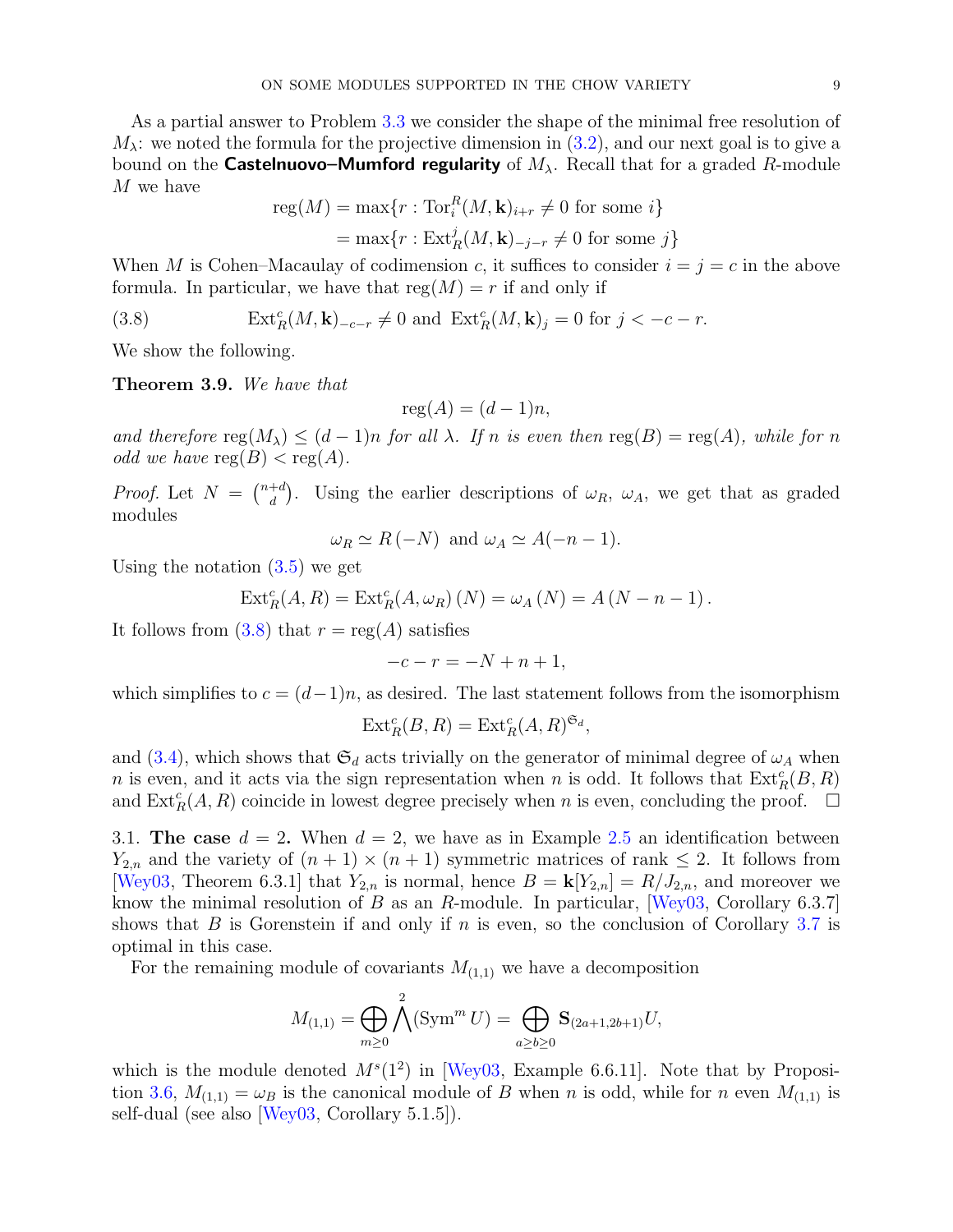3.2. The case  $n = 1$ . We next assume that dim  $U = 2 = n + 1$ , in which case  $Y_{d,1} = X_{d,1}$ , since every binary form decomposes as a product of linear factors. This shows that  $R = B$ , and if we apply [\(3.2\)](#page-6-3) then it follows that each  $M_{\lambda}$  is a free B-module. Our next goal is to give an explicit equivariant decomposition of each of the modules  $M_{\lambda}$ , or equivalently, for the space of minimal generators of  $M<sub>\lambda</sub>$  as a B-module. To do so, we first introduce some combinatorial notation.

Every polynomial representation L of  $GL(U)$  of degree k decomposes as a direct sum of eigenspaces relative to the action of the maximal torus  $(\mathbf{k}^*)^2$ :

$$
L = \bigoplus_{i+j=k} L_{i,j}, \text{ where } t \cdot \ell = t_1^i t_2^j \ell \text{ for } t = (t_1, t_2) \in (\mathbf{k}^*)^2 \text{ and } \ell \in L_{i,j}.
$$

We define the **character** of  $L$  to be

$$
ch(L) = \sum_{i=0}^{k} dim(L_{i,k-i}) \cdot q^{i} \in \mathbf{Z}[q]
$$

and note that the degree of  $L$  together with its character completely determines  $L$  as a  $GL(U)$ -representation. We have for instance

$$
ch(Symm U) = 1 + q + \dots + qm =: [m+1]_q,
$$

which is called a q-number. For a finitely generated graded  $GL(U)$ -equivariant R-module M, we define its **equivariant Hilbert series** to be

$$
H_M(t) = \sum_{m \in \mathbf{Z}} ch(M_m) \cdot t^m.
$$

For instance, the equivariant Hilbert series of A and B are

<span id="page-9-0"></span>(3.10) 
$$
H_A(t) = \sum_{m \ge 0} ([m+1]_q)^d \cdot t^m, \qquad H_B(t) = \sum_{m \ge 0} h_d(1, q, \dots, q^m) \cdot t^m,
$$

where  $h_d(x_0, \ldots, x_m)$  is the d-th complete symmetric polynomial (the sum of all degree d monomials in the  $x_i$ ). We define q-**factorials**  $[m]_q!$  and q-**binomial coefficients**  $\begin{bmatrix} m \\ k \end{bmatrix}$ k 1 q by

$$
[m]_q! = [m]_q[m-1]_q \cdots [1]_q \qquad \begin{bmatrix} m \\ k \end{bmatrix}_q = \frac{[m]_q!}{[k]_q! [m-k]_q!}.
$$

It follows from [\[Mac15,](#page-19-10) Section I.3, Example 1] that

$$
h_d(1,q,\ldots,q^m) = \begin{bmatrix} m+d \\ d \end{bmatrix}_q,
$$

which combined with  $\lceil \text{Mac15} \rceil$ , Section I.2, Example 3 and  $(3.10)$  shows that

$$
H_B(t) = \frac{1}{(1-t)(1-qt)\cdots(1-q^d t)}
$$

.

To describe  $H_A(t)$  as a rational function, we need more notation: given a permutation  $\sigma \in \mathfrak{S}_d$ ,  $\sigma$  has a **descent** at i if  $\sigma(i) > \sigma(i+1)$ . We let  $\text{des}(\sigma)$  denote the number of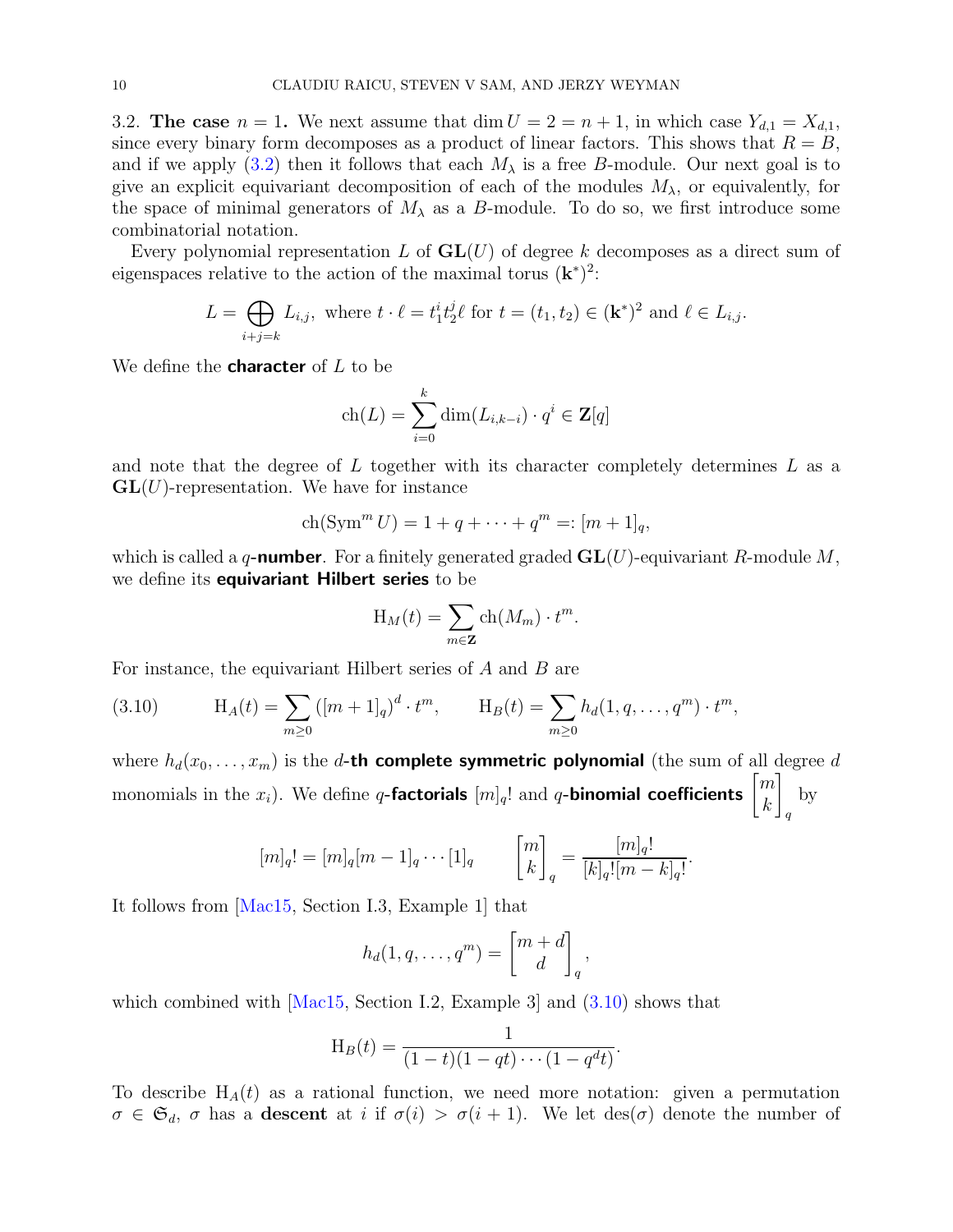descents, and we let major (the **major index**) be the sum of the descents. It follows from [\[Car75,](#page-18-10) Theorem 1] that

(3.11) 
$$
H_A(t) = \frac{\sum_{\sigma \in \mathfrak{S}_d} t^{\text{des}(\sigma)} q^{\text{maj}(\sigma)}}{(1-t)(1-qt)\cdots(1-q^d t)}.
$$

Since  $A$  is free over  $B$ , the quotient

<span id="page-10-0"></span>
$$
\frac{\mathcal{H}_A(t)}{\mathcal{H}_B(t)} = \sum_{\sigma \in \mathfrak{S}_d} t^{\text{des}(\sigma)} q^{\text{maj}(\sigma)}
$$

is the Hilbert series for the minimal generators for  $A$  as a  $B$ -module. Notice that the maximal number of descents for a permutation  $\sigma \in \mathfrak{S}_d$  is  $(d-1)$ , which is compatible with the conclusion of Theorem [3.9.](#page-8-1)

**Example 3.12.** For  $d = 3$ , the invariants des( $\sigma$ ), maj( $\sigma$ ) for  $\sigma \in \mathfrak{S}_3$  are as follows:

|                      | 123 | 213 312 132 231 321 |  |  |
|----------------------|-----|---------------------|--|--|
| $\text{des}(\sigma)$ |     |                     |  |  |
| $\text{maj}(\sigma)$ |     |                     |  |  |

We get that

$$
\frac{H_A(t)}{H_B(t)} = 1 + t(2q + 2q^2) + t^2 q^3.
$$

Since the generators of A in degree i are polynomial  $GL(U)$ -representations of degree 3i, we deduce:

 $\operatorname{Tor}_0^B(A, \mathbf{k})_0 \simeq \mathbf{k}, \quad \operatorname{Tor}_0^B(A, \mathbf{k})_1 \simeq (\mathbf{S}_{(2,1)}U)^{\oplus 2}, \quad \operatorname{Tor}_0^B(A, \mathbf{k})_2 \simeq \mathbf{S}_{(3,3)}U,$ 

and in fact the groups above are the generators of  $M_{(3)}$ ,  $M_{(2,1)}^{\oplus 2}$  and  $M_{(1,1,1)}$  respectively.  $\Box$ 

To describe the generators of each  $M_{\lambda}$  we need a refinement of [\(3.11\)](#page-10-0). It will be useful to picture each partition  $\lambda$  by its **Young diagram**, consisting of left justified rows of boxes, with  $\lambda_i$  boxes in row i. For instance,  $\lambda = (5, 2, 1)$  has Young diagram



For  $|\lambda| = d$ , a **standard Young tableau** T of shape  $\lambda$  is a filling of the Young diagram of  $\lambda$ with the numbers  $1, \ldots, d$  (each appearing once), which is increasing along both rows and columns. An example for  $d = 8$  and  $\lambda = (5, 2, 1)$  is the tableau

$$
(3.13) \quad \frac{1 \ 3 \ 5 \ 7 \ 8}{4}
$$

We let  $SYT(\lambda)$  denote the set of standard Young tableaux of shape  $\lambda$ , and recall that they can be used to index a basis of irreducible  $\mathfrak{S}_d$ -representation  $V_\lambda$ . We set

<span id="page-10-1"></span>
$$
f^{\lambda} := |\mathrm{SYT}(\lambda)| = \dim(V_{\lambda}),
$$

and note that [\(3.1a\)](#page-6-2) implies

$$
A=\bigoplus_{|\lambda|=d}M_\lambda^{\oplus f_\lambda}.
$$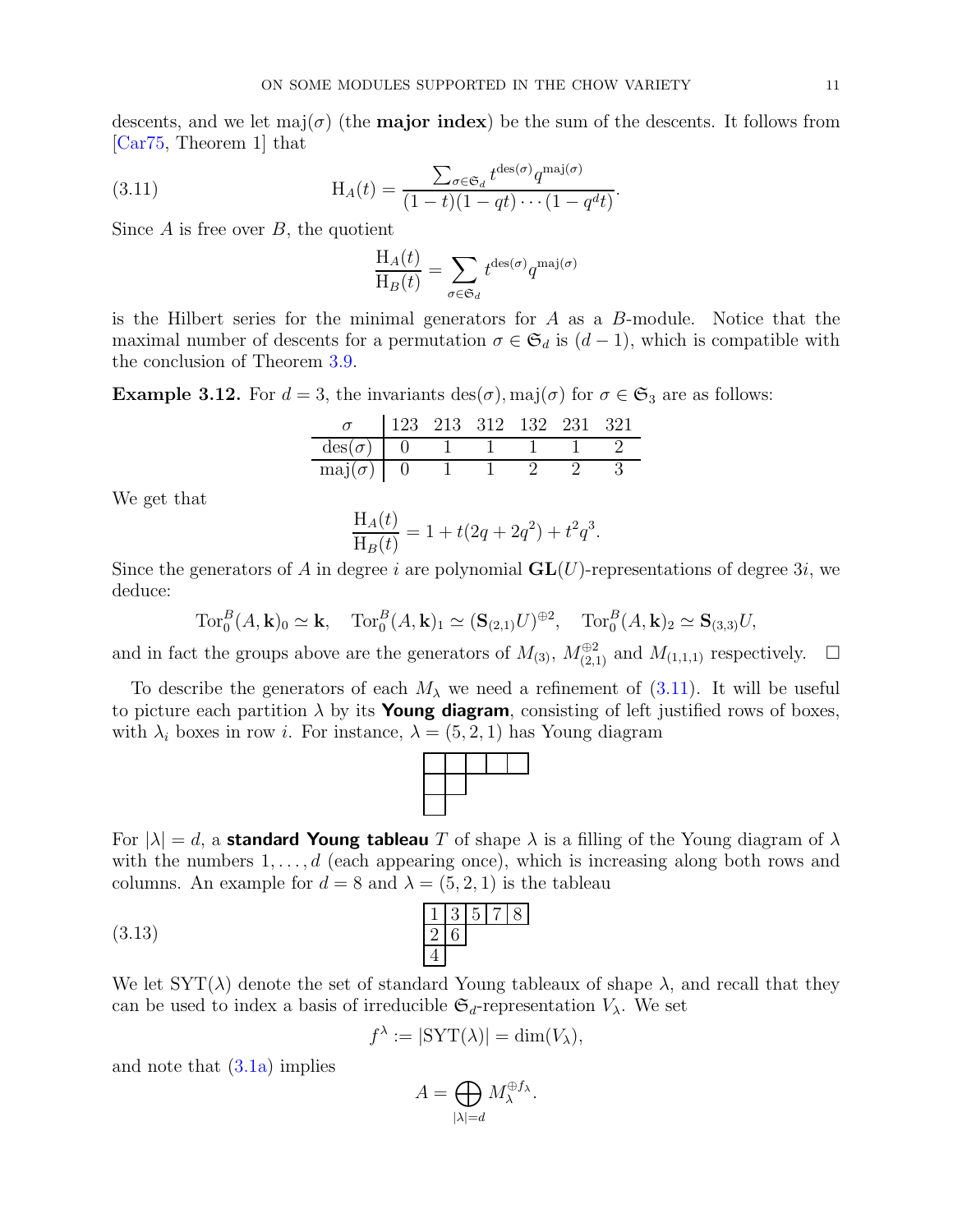Given a standard Young tableau T, we say T has a **descent** at i if  $i+1$  appears in a lower row than i. We define  $\text{des}(T)$  to be the number of descents of T and maj(T) to be the sum of descents of T. For T as in  $(3.13)$ , we have descents at 1, 3, 5, hence

$$
des(T) = 3
$$
 and  $maj(T) = 9$ .

The RSK algorithm [\[Sta99,](#page-19-11) §7.11] gives a bijection  $\sigma \mapsto (P(\sigma), Q(\sigma))$  between  $\mathfrak{S}_d$  and pairs of standard Young tableaux of the same shape (and of size d), with the property that  $\sigma$  and  $Q(\sigma)$  have the same set of descents [\[Sta99,](#page-19-11) Lemma 7.23.1]. In particular, this implies that

$$
\sum_{\sigma \in \mathfrak{S}_d} t^{\mathrm{des}(\sigma)} q^{\mathrm{maj}(\sigma)} = \sum_{|\lambda| = d} f^{\lambda} \sum_{T \in \mathrm{SYT}(\lambda)} t^{\mathrm{des}(T)} q^{\mathrm{maj}(T)}.
$$

We will show that the decomposition above is compatible with  $(3.1a)$ , reflecting the distribution of the generators of A among the generators of the summands  $M_{\lambda}$ . In the next result, we let  $s_{\lambda}(x_1,\ldots,x_k)$  denote the Schur polynomial indexed by  $\lambda$  [\[Sta99,](#page-19-11) §7.10], which is the character of the Schur functor  $\mathbf{S}_{\lambda}(\mathbf{C}^k)$ .

**Proposition 3.14.** Let  $\lambda$  be a partition of d. We have

$$
H_{M_{\lambda}}(t) = \sum_{m \geq 0} s_{\lambda}(1, q, \dots, q^m) t^m = \frac{\sum_{T \in \text{SYT}(\lambda)} t^{\text{des}(T)} q^{\text{maj}(T)}}{(1-t)(1 - qt) \cdots (1 - q^d t)}.
$$

*Proof.* The first equality follows from  $(3.1b)$ , so we only need to verify the second one. By [\[Sta99,](#page-19-11) Proposition 7.19.12], we have

$$
s_{\lambda}(1, q, \dots, q^m) = \sum_{T \in \text{SYT}(\lambda)} \begin{bmatrix} m - \text{des}(T) + d \\ d \end{bmatrix}_q q^{\text{maj}(T)}.
$$

If we sum over all  $m \geq 0$  then we get

$$
\sum_{m\geq 0} s_{\lambda}(1, q, \dots, q^m) t^m = \sum_{T \in \text{SYT}(\lambda)} q^{\text{maj}(T)} \sum_{m\geq 0} \begin{bmatrix} m - \text{des}(T) + d \\ d \end{bmatrix}_q t^m
$$

$$
= \sum_{T \in \text{SYT}(\lambda)} q^{\text{maj}(T)} \sum_{m\geq 0} \begin{bmatrix} m+d \\ d \end{bmatrix}_q t^{m + \text{des}(T)}
$$

$$
= \sum_{T \in \text{SYT}(\lambda)} q^{\text{maj}(T)} \frac{t^{\text{des}(T)}}{(1 - t)(1 - qt) \cdots (1 - q^d t)},
$$

which proves the result.  $\Box$ 

As a consequence, we get the following description of the minimal generators of  $M_{\lambda}$ .

<span id="page-11-0"></span>**Corollary 3.15.** As a B-module,  $M_{\lambda}$  has one generator for every standard Young tableau T of shape  $\lambda$ , and the generator corresponding to T lies in degree  $\text{des}(T)$ . Furthermore,

ch 
$$
(\text{Tor}_0^B(M_\lambda, \mathbf{k})_i)
$$
 = 
$$
\sum_{\substack{T \in \text{SYT}(\lambda) \\ \text{des}(T) = i}} q^{\text{maj}(T)}.
$$

Expressions such as the one in Corollary [3.15](#page-11-0) have been widely studied in combinatorics (see for instance  $[KR86, GOS92, CEKS13, Kei19, GZ20]$  $[KR86, GOS92, CEKS13, Kei19, GZ20]$  $[KR86, GOS92, CEKS13, Kei19, GZ20]$  $[KR86, GOS92, CEKS13, Kei19, GZ20]$  $[KR86, GOS92, CEKS13, Kei19, GZ20]$  $[KR86, GOS92, CEKS13, Kei19, GZ20]$  $[KR86, GOS92, CEKS13, Kei19, GZ20]$  $[KR86, GOS92, CEKS13, Kei19, GZ20]$ ), but this is the first time we encountered them in an invariant theoretic setting.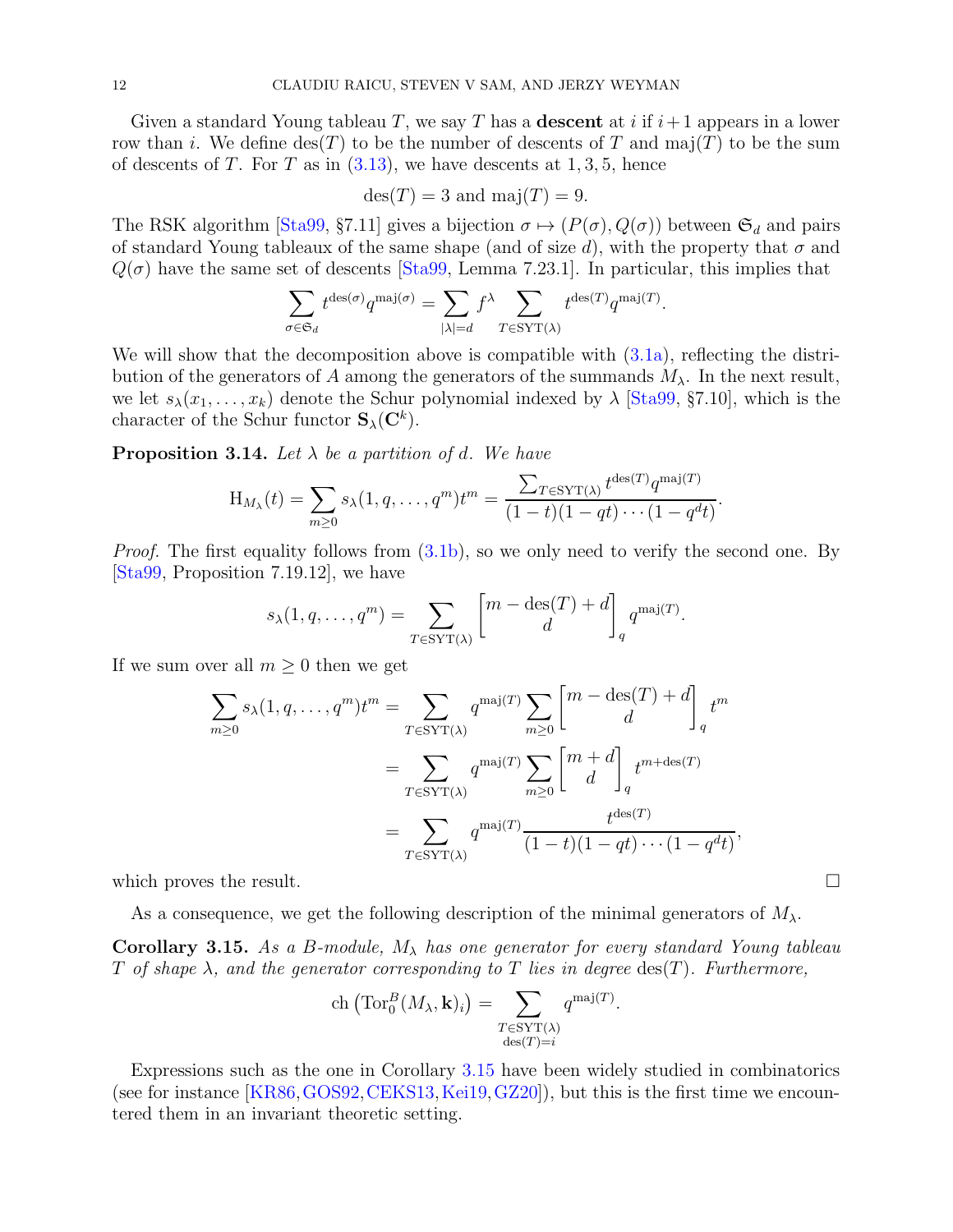### 4. Equations of Chow variety in characteristic zero

<span id="page-12-0"></span>In this section we continue to assume that  $\bf{k}$  is algebraically closed of characteristic zero. We will briefly discuss some generalities regarding equations for Chow varieties, and then proceed with a number of examples.

4.1. Brill's equations. Brill's equations were introduced originally in [\[Bri93,](#page-18-16) [Bri98\]](#page-18-17) (see also the exposition by Gordan [\[Gor94\]](#page-18-18)) and then described in [\[GKZ08,](#page-18-19) §4.2]. These are equations of degree  $d+1$  which define  $Y_{d,n}$  set-theoretically and span a subrepresentation of  $Sym^d U \otimes Sym^d U \otimes Sym^{d(d-1)} U$ . In fact, one has a more precise result of Guan [\[Gua18\]](#page-18-20).

<span id="page-12-2"></span>**Proposition 4.1** (Guan). Suppose dim  $U \geq 3$  and  $d \geq 2$ . The  $GL(U)$ -module given by the span of Brill's equations has the following decomposition into irreducible representations:

- (a)  $\mathbf{S}_{(7,3,2)}U$  for  $d=3$ .
- (b)  $\bigoplus_{j=2}^d \mathbf{S}_{(d^2-j,d,j)}U$  for  $d \neq 3$ .

Let  $L_{d,n}$  denote the ideal generated by Brill's equations. It is an interesting question to compare the ideals  $L_{d,n}$  and  $J_{d,n}$ . For a general pair  $(d, n)$  these ideals are not equal. To see this, let  $D_{d,n,r}$  denote the subvariety of symmetric tensors of degree d in  $n+1$  variables, which have subspace rank  $\leq r$ , that is, after a change of basis in U, they can be rewritten using at most r variables. There is a natural set of equations vanishing on  $D_{d,n,r}$  consisting of  $(r+1) \times (r+1)$  minors of a matrix of the form

$$
\psi\colon U\otimes R_{d,n}(-1)\to \operatorname{Sym}^{d-1}U^*\otimes R_{d,n}.
$$

We let  $I_{d,n,r+1}$  denote the ideal generated by the  $(r+1) \times (r+1)$  minors of  $\psi$ . This ideal is non-zero for  $1 \le r \le n$ : see [\[Wey03,](#page-19-9) §7.2], particularly Corollary 7.2.3, for more information on such ideals. The varieties  $D_{d,n,r}$  and their defining equations were analyzed in [\[Por96\]](#page-19-12). It is clear that  $Y_{d,n} \subset D_{d,n,d}$ , since the expression  $f = \ell_1 \ell_2 \cdots \ell_d$  shows that f can be written using at most d variables up to a change of basis.

<span id="page-12-1"></span>**Proposition 4.2.** For  $n \geq d \geq 3$ , the ideals  $L_{d,n}$  and  $J_{d,n}$  are different.

*Proof.* Since  $Y_{d,n} \subset D_{d,n,d}$ , we have  $I_{d,n,d+1} \subseteq J_{d,n}$ . By [\[Wey03,](#page-19-9) §7.2], the minors generating  $I_{d,n,d+1}$  span a subrepresentation of  $\bigwedge^{d+1} U \otimes \bigwedge^{d+1} (\text{Sym}^{d-1} U)$ , which is non-zero since  $n \geq$ d. By Pieri's formula [\[Wey03,](#page-19-9) Corollary 2.3.5], if  $S_\lambda U$  appears in  $\text{Sym}^d U \otimes \text{Sym}^d U$  $Sym^{d(d-1)} U$ , then  $\ell(\lambda) \leq 3$ . However, if  $S_{\lambda}U$  appears in  $\bigwedge^{d+1} U \otimes \bigwedge^{d+1} (\text{Sym}^{d-1} U)$ , then  $\ell(\lambda) \geq d+1 > 3$ , hence  $I_{d,n,d+1} \nsubseteq L_{d,n}$  (since both ideals are generated in degree  $d+1$ ).  $\Box$ 

As noted in Section [3.1,](#page-8-2) when  $d = 2$  we have that  $Y_{2,n}$  is the space of rank  $\leq 2$  symmetric matrices, hence the ideal  $J_{2,n}$  is generated by the  $3 \times 3$  minors of the symmetric matrix. The first interesting case is therefore  $d = 3$ , which we consider next.

4.2. The case 
$$
d = 3
$$
.

<span id="page-12-3"></span>**Proposition 4.3.** If  $d = 3$  then  $L_{3,n} + I_{3,n,3} = J_{3,n}$ .

*Proof.* It suffices to check that  $L_{3,n}$  and  $J_{3,n}$  are equal modulo  $I_{3,n,3}$ . To do that, we use the fact (see [\[Wey03,](#page-19-9) Corollary 7.2.3]) that  $I_{3,n,3}$  consists of all subrepresentations of  $R_{3,n}$ that are isomorphic to  $S_\lambda U$  with  $\ell(\lambda) \geq 4$ . Hence every Schur functor  $S_\lambda U$  that appears in  $R_{3,n}/I_{3,n,3}$  has  $\ell(\lambda) \leq 3$ , so that equality can be checked when dim  $U = 3$ . This case follows from Corollary 4.6 below.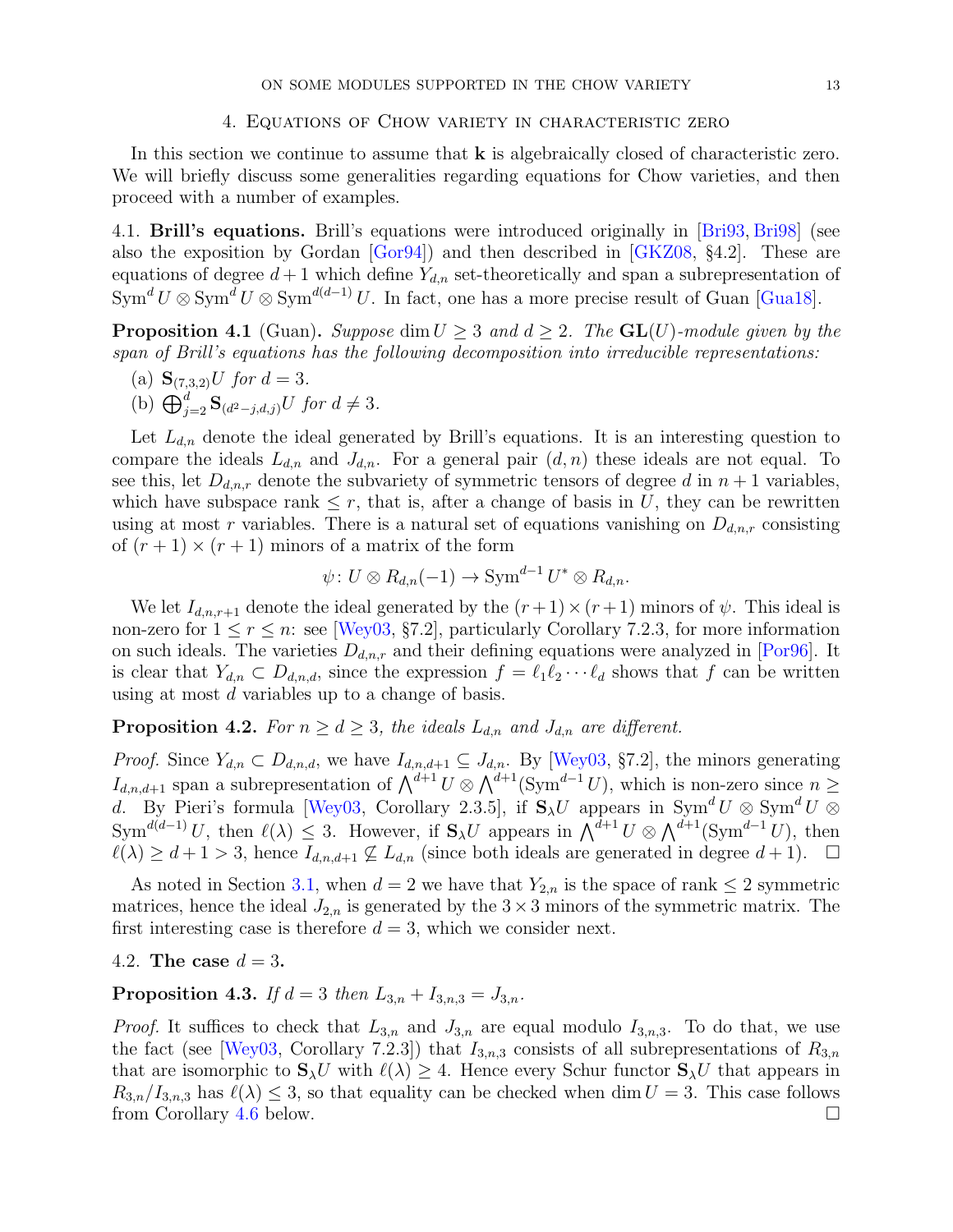Remark 4.4. For general d, the argument in the previous proof tells us that to understand  $J_{d,n}$ , we can work modulo  $I_{d,n,d}$ , and then it suffices to consider the case  $n = d$ .

4.2.1. Case of  $d = 3$ ,  $n = 2$ . We now deal with the case  $d = 3$ ,  $n = 2$ . We denote  $R := R_{3,2} = \text{Sym}(\text{Sym}^3 U)$ , with dim  $U = 3$ . We write the generic cubic form as

$$
f(x, y, z) = \sum_{\alpha, \beta, \gamma} a_{\alpha\beta\gamma} x^{\alpha} y^{\beta} z^{\gamma}.
$$

We can compute the minimal free resolution of the  $R$ -module  $B_{3,2}$ .

<span id="page-13-0"></span>**Example 4.5.** The equivariant minimal free resolution of the algebra  $B_{3,2}$  considered as an R-module has the form

$$
0 \to \begin{array}{c} \mathbf{S}_{5,5,5}U \otimes R(-5) \\ \oplus \\ \mathbf{S}_{7,7,7}U \otimes R(-7) \end{array} \xrightarrow{d_3} \mathbf{S}_{5,5,2}U \otimes R(-4) \xrightarrow{d_2} \mathbf{S}_{5,2,2}U \otimes R(-3) \xrightarrow{d_1} \begin{array}{c} R \\ \oplus \\ \mathbf{S}_{2,2,2}U \otimes R(-2) \end{array}.
$$

The map  $d_2$  is defined uniquely up to a non-zero scalar by the equivariance condition. The map  $d_1$  has the linear component that is just a vector of coefficients  $a_{\alpha\beta\gamma}$  and the cubic component which consists of coefficients of the Hessian covariant

$$
H(f(x, y, z)) = \det \begin{pmatrix} \frac{\partial^2 f}{\partial x^2} & \frac{\partial^2 f}{\partial x \partial y} & \frac{\partial^2 f}{\partial x \partial z} \\ \frac{\partial^2 f}{\partial x \partial y} & \frac{\partial^2 f}{\partial y^2} & \frac{\partial^2 f}{\partial y \partial z} \\ \frac{\partial^2 f}{\partial x \partial z} & \frac{\partial^2 f}{\partial y \partial z} & \frac{\partial^2 f}{\partial z^2} \end{pmatrix}.
$$

There are two non-zero scalars involved, but they both need to be non-zero, so up to a change of basis in  $\mathbf{S}_{2,2,2}U \otimes R(-2) \oplus R$  the choice is unique.

The easiest way to deal with this is to exhibit the matrix of  $d_2$  explicitly. We identify  $\mathbf{S}_{5,2,2}U$  with  $(\det U)^{\otimes 2} \otimes \text{Sym}^3 U$  and  $\mathbf{S}_{5,5,2}U$  with  $(\det U)^{\otimes 5} \otimes \text{Sym}^3 U^*$ . we get the following skew-symmetric matrix for  $d_2$ :

$$
\left[\begin{matrix} 0 & 0 & 0 & a_{003} & 0 & 0 & -3a_{012} & 0 & 3a_{021} & -a_{030} \\ 0 & 0 & -3a_{003} & 0 & 0 & 6a_{012} & 3a_{102} & -3a_{021} & -6a_{111} & 3a_{120} \\ 0 & 3a_{003} & 0 & 0 & -3a_{012} & -6a_{102} & 0 & 6a_{111} & 3a_{201} & -3a_{210} \\ -a_{003} & 0 & 0 & 0 & 3a_{102} & 0 & 0 & -3a_{201} & 0 & a_{300} \\ 0 & 0 & 3a_{012} & -3a_{102} & 0 & -6a_{021} & 6a_{111} & 3a_{030} & -3a_{120} & 0 \\ 0 & -6a_{012} & 6a_{102} & 0 & 6a_{021} & 0 & -6a_{201} & -6a_{120} & 6a_{210} & 0 \\ 3a_{012} & -3a_{102} & 0 & 0 & -6a_{111} & 6a_{201} & 0 & 3a_{210} & -3a_{300} & 0 \\ 0 & 3a_{021} & -6a_{111} & 3a_{201} & -3a_{030} & 6a_{120} & -3a_{210} & 0 & 0 & 0 \\ -3a_{021} & 6a_{111} & -3a_{201} & 0 & 3a_{120} & -6a_{210} & 3a_{300} & 0 & 0 & 0 \\ a_{030} & -3a_{120} & 3a_{210} & -a_{300} & 0 & 0 & 0 & 0 & 0 \end{matrix}\right].
$$

We also know the form of  $d_1$  and the kernel of the transpose which is  $d_3$  is its transpose since the matrix of  $d_2$  is skew-symmetric.

To see this resolution resolves the algebra  $B_{3,3}$  note that the square of the extra generator  $S_{2,2,2}U$  is in the image of the R-submodule generated by the unit generator  $S_{0,0,0}U$ , so it can be viewed as the square root of the Aronhold invariant  $S_{4,4,4}U \subset Sym^4(Sym^3 U)$ . See [\[Ott09\]](#page-19-13) for the explicit description of an Aronhold invariant. Note that in order to prove it is non-zero, he evaluates it on the polynomial  $xyz$ , which shows that this invariant is not in the ideal  $J_{3,3}$ .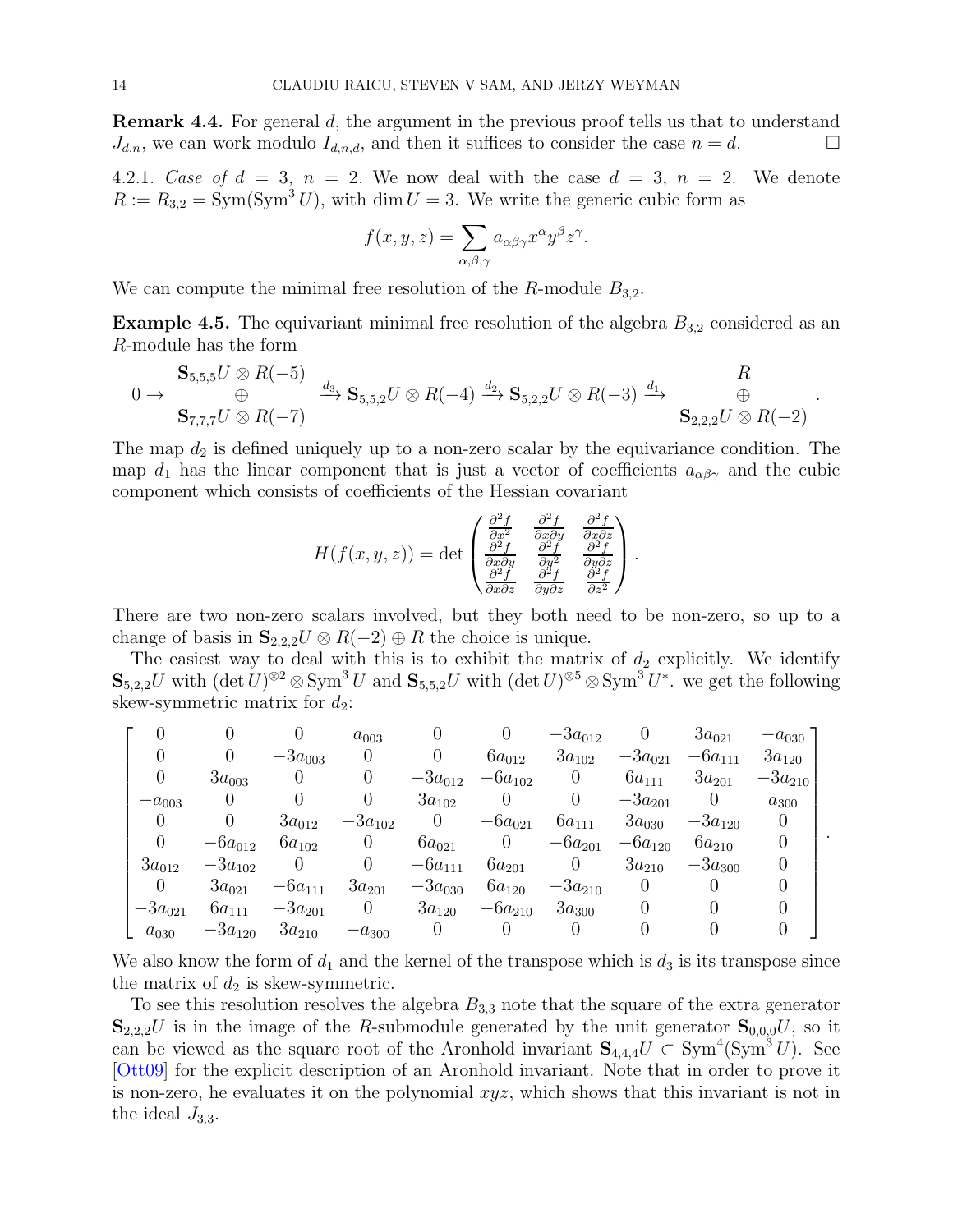Finally, one can prove acyclicity by hand using the Buchsbaum–Eisenbud acyclicity criterion. More precisely, the rank conditions are obvious. The  $2 \times 2$  minors of  $d_1$  generate the ideal of depth 3 as set-theoretically they give the Chow variety. Indeed, one needs to check that the form  $f(x, y, z)$  is proportional to its Hessian  $H(f(x, y, z))$  precisely when  $f(x, y, z)$ is in the Chow variety. This fact is attributed to Aronhold [\[Aro50\]](#page-18-21). One way to see it geometrically is to observe that the common zeros of  $f(x, y, z)$  and its Hessian are inflection points of the curve C given by  $f(x, y, z)$  so if  $f(x, y, z)$  and  $H(f(x, y, z))$  are proportional, then every point of  $C$  is its inflection point, so  $C$  is a union of lines.

It remains to check that maximal nonvanishing minors of  $d_2$  generate an ideal of depth 2. But they also give set-theoretically the Chow variety. This can also be checked directly on orbit representatives, as orbits of ternary cubics are known.

We continue with drawing consequences from Theorem [4.5.](#page-13-0)

- **Corollary 4.6.** (a) The module  $C_{3,2}$  is isomorphic to  $(\det U)^{\otimes 2}(-2)$ .
- (b) The ideal  $J_{3,2}$  is generated by the Brill equations, i.e., the representation  $S_{(7,3,2)}U$  in degree 4.

*Proof.* The first statement follows from the fact that the third graded component of  $\varphi_{3,2}$  is an isomorphism. This can be done by calculating the value of  $\varphi_{3,2}$  on highest weight vectors. Indeed, it is well known that (or by using software such as LiE [\[LiE\]](#page-19-14))

$$
\mathrm{Sym}^3(\mathrm{Sym}^3 U) = \mathbf{S}_9 U \oplus \mathbf{S}_{7,2} U \oplus \mathbf{S}_{6,3} U \oplus \mathbf{S}_{5,2,2} U \oplus \mathbf{S}_{4,4,1} U.
$$

Since for dim(U) = 2 the analogous map  $\varphi_{3,1}$  is an isomorphism, we just need to show that  $\varphi_{3,2}$  applied to the highest weight vectors of  $S_{5,2,2}U$  and of  $S_{4,4,1}U$  are not zero. We already mentioned that  $S_{5,2,2}U$  is a Hessian covariant. The highest weight vector of  $S_{4,4,1}U$  is the determinant

$$
\det \begin{pmatrix} 6a_{300} & 2a_{210} & 2a_{120} \\ 2a_{210} & 2a_{120} & 6a_{030} \\ 2a_{201} & a_{111} & 2a_{021} \end{pmatrix}.
$$

Using these formulas we can prove the result. To prove the second statement we notice that the resolution of  $C_{3,2}$  is the Koszul complex tensored with  $(\det U)^{\otimes 2}$ . The mapping cone of the map of complexes lifting the map  $B_{3,2} \rightarrow C_{3,2}$  is a non-minimal free resolution of the R-module  $R/J_{3,2}$ . This proves that  $J_{3,2}$  is generated in degrees  $\leq 4$ , more precisely by a subrepresentation of  $\mathbf{S}_{(5,5,2)}U \oplus \mathbf{S}_{(7,3,2)}U$ . Then it is enough to see that  $\mathbf{S}_{(5,5,2)}U$  (which occurs with multiplicity 1 in  $Sym^3(Sym^3 U)$  does not vanish on  $Y_{3,2}$ . This is clear as when evaluating Hessian on the product  $xyz$  we get a non-zero polynomial  $2xyz$ .

4.2.2. The case  $d = n = 3$ . Now we consider the case  $\dim(U) = 4$ . We prove the following result, even stronger than Proposition [4.2.](#page-12-1)

**Corollary 4.7.** In the case  $d = n = 3$  the ideals  $J_{3,3}$  and  $L_{3,3}$  do not define the same subscheme of  $\text{Proj}(R_{3,3})$ , i.e., the saturations of  $J_{3,3}$  and  $L_{3,3}$  are not the same.

*Proof.* As discussed above, the ideal  $I_{3,3,3}$  is generated in degree 4 and the linear span of its generators equals  $\bigwedge^4 U \otimes \bigwedge^4 (\text{Sym}^2 U) \subset \text{Sym}^4 (\text{Sym}^3 U)$ . Since  $\bigwedge^4 (\text{Sym}^2 U)$  contains  $\mathbf{S}_{(5,1,1,1)}U$ , we can find a representation  $\mathbf{S}_{(6,2,2,2)}U$  in degree 4 in  $I_{3,3,3}$ , and hence in  $J_{3,3}$ . We claim that this representation does not belong to the saturation of  $L_{3,4}$ . By Proposition [4.1,](#page-12-2) the ideal  $L_{3,4}$  is generated by  $\mathbf{S}_{(7,3,2)}U$ .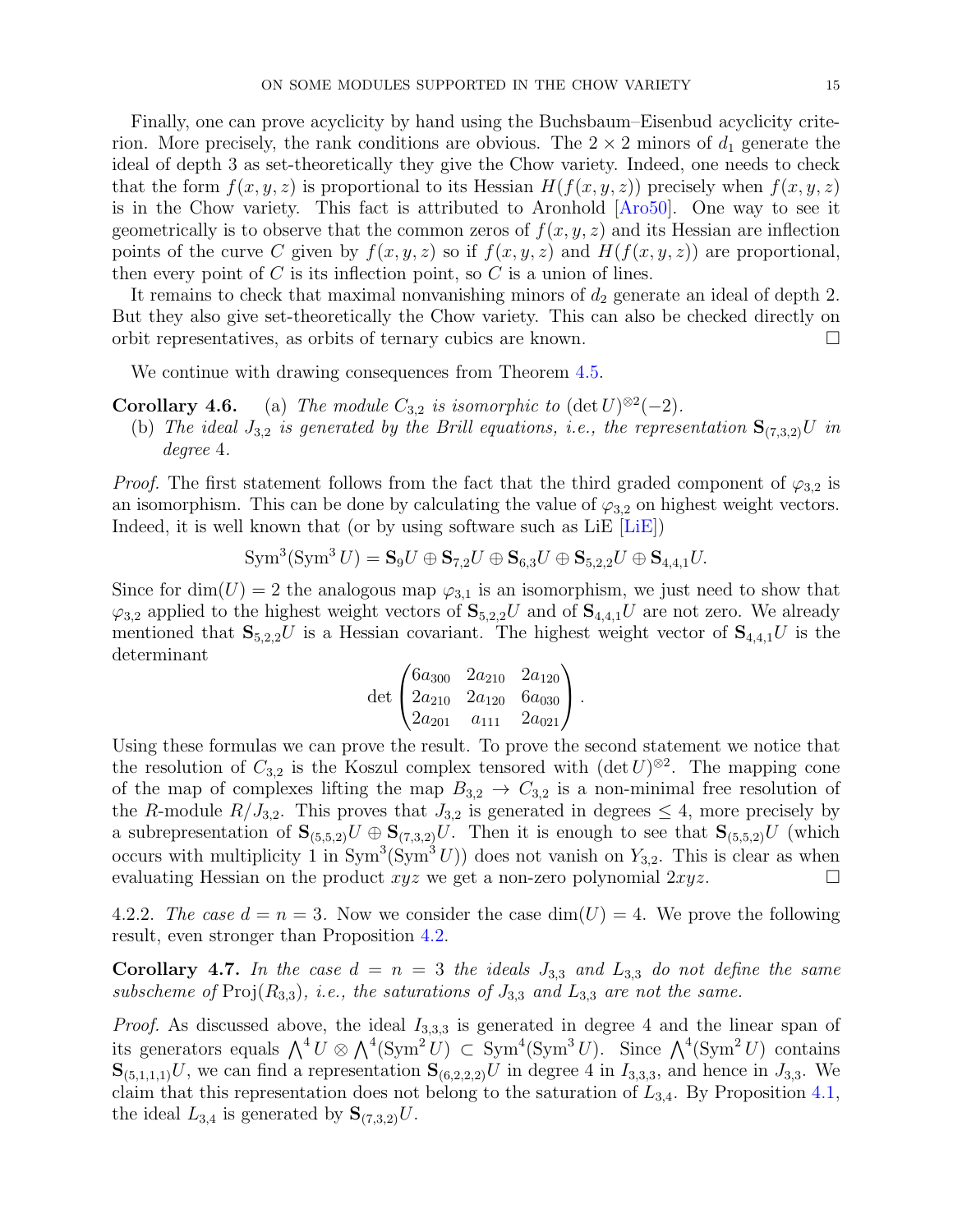Let v be a highest weight vector in  $\mathbf{S}_{(6,2,2,2)}U$  and let w be a highest weight vector in Sym<sup>3</sup>U. If  $\mathbf{S}_{(6,2,2,2)}U$  is in the saturation of  $L_{3,4}$ , then  $vw^m \in L_{3,4}$  for  $m \gg 0$ . But this is a highest weight vector for  $\mathbf{S}_{(6+3m,2,2,2)}U$ . Since  $(6+3m,2,2,2)$  does not contain the partition  $(7,3,2)$ , it cannot appear in any tensor product of the form  $\mathbf{S}_{(7,3,2)}U\otimes \mathbf{S}_{\lambda}U$  as a consequence of the Littlewood–Richardson rule [\[Wey03,](#page-19-9) Theorem 2.3.4], which proves the claim.  $\square$ 

4.3. The case  $d = 4$ ,  $n = 2$ . Finally we collect together some known results about the smallest case of degree  $d = 4$ . Let dim  $U = 3$ .

**Proposition 4.8.** (a) The 4th graded component of the map  $\varphi_{4,2}$ 

 $\varphi_{4,2,4}$ : Sym<sup>4</sup>(Sym<sup>4</sup>U)  $\rightarrow$  Sym<sup>4</sup>(Sym<sup>4</sup>U)

is an isomorphism.

(b) The module  $C_{4,2}$  has only two graded components:

$$
(C_{4,2})_2 = \mathbf{S}_{(4,2,2)}U, \qquad (C_{4,2})_3 = \mathbf{S}_{(7,3,2)}U.
$$

(c) The Brill ideal  $L_{4,2}$  is generated by the representations

 ${\bf S}_{(14,4,2)}U \oplus {\bf S}_{(13,4,3)}U \oplus {\bf S}_{(12,4,4)}U.$ 

(d) The Brill ideal  $L_{4,2}$  is not radical.

Proof. The first part follows from the computational verification from [\[MN05\]](#page-19-8). The second part involves only calculations in degrees 2 and 3. In degree 2 the calculation is clear since all partitions in  $Sym^2(Sym^4 U)$  have at most two parts so they already appear in the  $\dim(U) = 2$  case. The calculation in degree 3 proceeds as follows. We calculate both domain and codomain using the computer program LiE [\[LiE\]](#page-19-14). We see that the only questionable representations are  $S_{(8,2,2)}U$ ,  $S_{(7,4,1)}U$  and  $S_{(6,4,2)}U$ . We will describe the highest weight vectors corresponding to these representations. Let us denote our form as

$$
f(x, y, z) = \sum_{\alpha + \beta + \gamma = 4} a_{\alpha\beta\gamma} x^{\alpha} y^{\beta} z^{\gamma}
$$

Let us construct the highest weight vectors in our three representations.

The covariant  $\mathbf{S}_{(8,2,2)}U$  is the Hessian covariant  $H(f(x,y,z))$  of the form  $f(x,y,z)$ , so the highest weight vector is just the coefficient of  $x^6$  of the Hessian. The highest weight vector from  $\mathbf{S}_{(7,4,1)}U$  can be constructed as follows. The embedding of  $\mathbf{S}_{(7,4,1)}U$  into  $\text{Sym}^3(\text{Sym}^4 U)$ is a composition of the embedding of  $\mathbf{S}_{(6,3,0)}U$  into  $\bigwedge^3(\mathrm{Sym}^3 U)$  tensored with  $\bigwedge^3 U$  composed with the map

$$
\bigwedge^3 U \otimes \bigwedge^3 (\text{Sym}^3 U) \to \text{Sym}^3(\text{Sym}^4 U)
$$

embedding by 3 × 3 minors into  $Sym^3(U \otimes Sym^3 U)$  and then multiplying  $U \otimes Sym^3 U$  into Sym<sup>4</sup>U. The highest weight vector  $\mathbf{S}_{(6,3,0)}U$  in  $\bigwedge^3(\text{Sym}^3 U)$  is just  $e_1^3 \wedge e_1^2 e_2 \wedge e_1 e_2^2$ . Combining this information we get our highest weight vector. The highest weight vector of  $\mathbf{S}_{(6,4,2)}U$  is constructed similarly, by tensoring the highest weight vector of  $S_{(4,2,0)}U$  in  $\text{Sym}^3(\text{Sym}^2 U)$ with  $\bigwedge^3 U$  twice.

Now it is not difficult to see that the map  $\varphi_{4,2,4}$  takes all three highest weight vectors to nonzero elements.

The third part is a special case of Proposition [4.1.](#page-12-2) For the last statement, see the numerics in  $[\text{Bd1}, \, \S3]$ .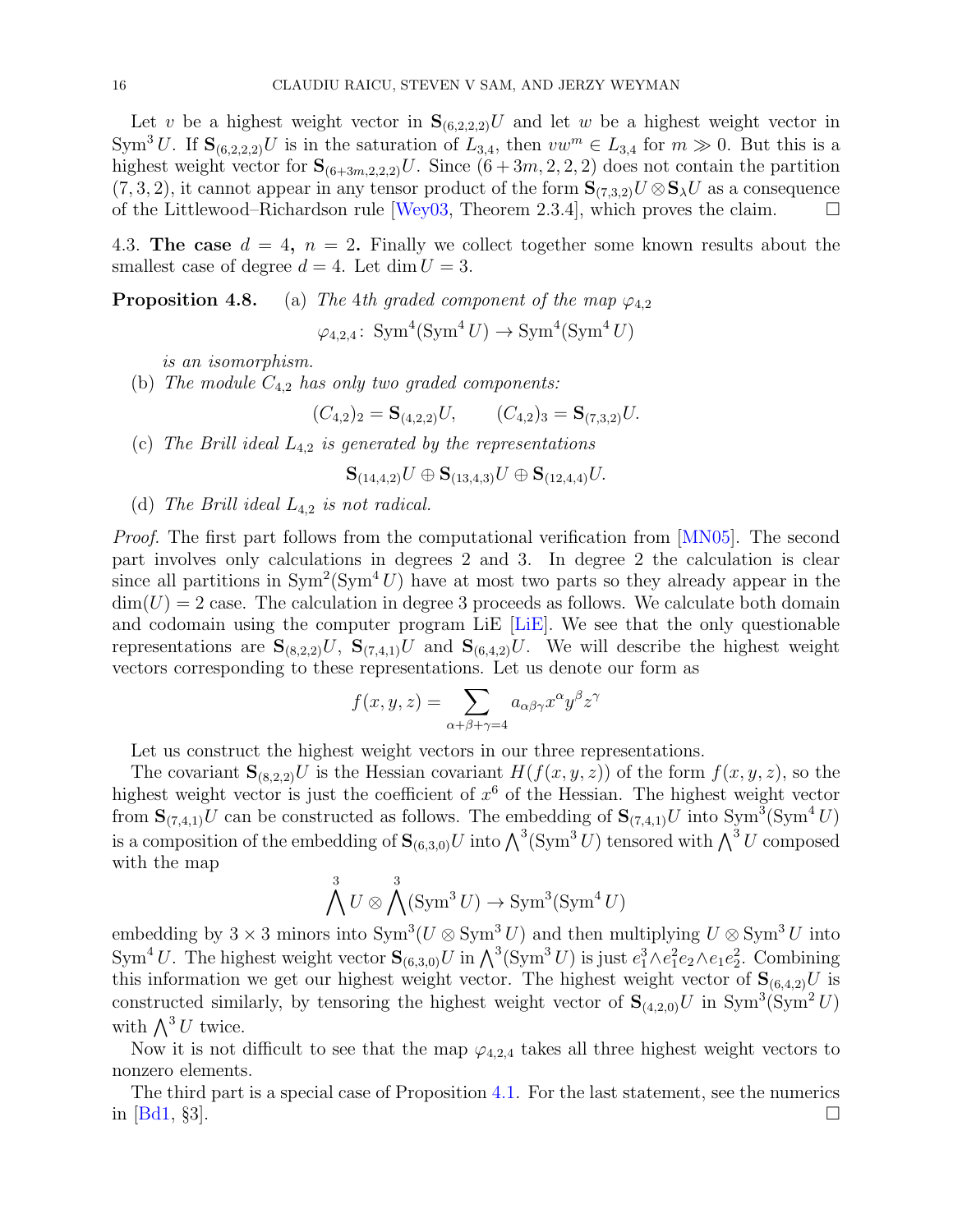4.4. The case  $d = 4, n = 3$ . Let us analyze this case. We have the following calculations that can be done via computer programs.

### **Proposition 4.9.** Let  $\dim U = 4$ .

(1) The 4-th graded component of the map

 $\varphi_{4,3,4}$ : Sym<sup>4</sup>(Sym<sup>4</sup>U)  $\rightarrow$  Sym<sup>4</sup>(Sym<sup>4</sup>U)

is surjective.

(2) The module  $C_{4,3}$  has only two graded components:

$$
(C_{4,3})_2 = \mathbf{S}_{(4,2,2)}U \oplus \mathbf{S}_{(2,2,2,2)}U,
$$
  

$$
(C_{4,3})_3 = \mathbf{S}_{(7,3,2)}U \oplus \mathbf{S}_{(5,4,2,1)}U \oplus \mathbf{S}_{(6,2,2,2)}U.
$$

(3) The Brill ideal  $L_{4,3}$  is generated by the representations

$$
\mathbf{S}_{(14,4,2)}U \oplus \mathbf{S}_{(13,4,3)}U \oplus \mathbf{S}_{(12,4,4)}U.
$$

(4) The ideal  $L_{4,3} + I_{4,3,4}$  is not radical.

Proof. The first part follows from the computational verification from [\[MN05\]](#page-19-8). The second part involves only calculations in degrees 2 and 3. In degree 2 the calculation is clear since all partitions appearing in  $Sym^2(Sym^4 U)$  already appear for  $dim(U) = 2$ . In degree 3 we calculate both domain and codomain by the computer program LiE [\[LiE\]](#page-19-14). We see that in  $\text{Sym}^4(\text{Sym}^3 U)$  we get only either partitions with 3 parts, or the partitions that do not occur in Sym<sup>3</sup>(Sym<sup>4</sup>U). So the calculation follows from the  $d = 4$ ,  $n = 2$  case. The third is a special case is part of Proposition [4.1.](#page-12-2) The last statement is part of Proposition [4.3.](#page-12-3)  $\Box$ 

### 5. Hermite action

<span id="page-16-0"></span>We return to the general situation of a vector space U of arbitrary dimension  $n + 1$  over an arbitrary algebraically closed field **k**. Consider the action of  $\mathfrak{S}_d$  on  $A_{d,n}$ , which recall is a finitely generated module over  $B_{d,n} = \bigoplus_{m \geq 0} D^d(\text{Sym}^m U)$  (which itself is a finitely generated module over  $Sym(D^d U)$ . We have submodules

$$
\mathbf{M}(U)_{i,d-i} = \bigoplus_{m \geq 0} \bigwedge^i (\text{Sym}^m U) \otimes (\text{Sym}^m U)^{\otimes d-i}
$$

of  $A_{d,n}$  which are again finitely generated  $B_{d,n}$ -modules. Multiplication by  $D^dU$  is the composition of the following maps (where  $\Delta$  is comultiplication for divided powers)

$$
D^{d}U \otimes \bigwedge^{i} (\operatorname{Sym}^{n} U) \otimes (\operatorname{Sym}^{n} U)^{\otimes d-i} \xrightarrow{\Delta \otimes 1 \otimes 1} D^{i}U \otimes U^{\otimes d-i} \otimes \bigwedge^{i} (\operatorname{Sym}^{n} U) \otimes (\operatorname{Sym}^{n} U)^{\otimes d-i} \to \bigwedge^{i} (U \otimes \operatorname{Sym}^{n} U) \otimes (\operatorname{Sym}^{n+1} U)^{\otimes d-i} \to \bigwedge^{i} (\operatorname{Sym}^{n+1} U) \otimes (\operatorname{Sym}^{n+1} U)^{\otimes d-i}.
$$

In particular, if R is a graded quotient ring of  $Sym(U)$ , we get a finitely generated quotient module

$$
\mathbf{M}(U,R)_{i,d-i} = \bigoplus_{n \geq 0} \bigwedge^i (R_n) \otimes R_{(d-i)n}.
$$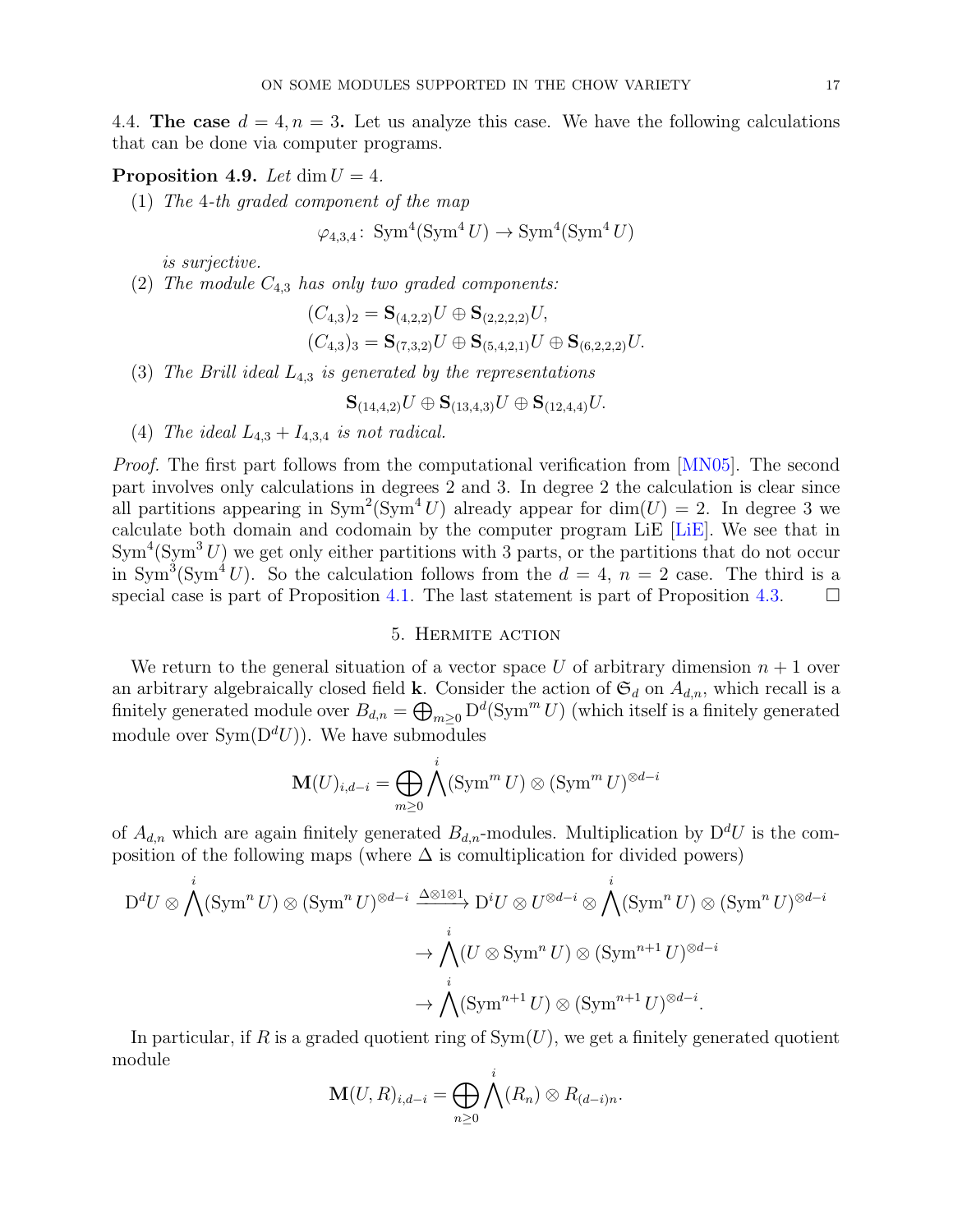Proposition 5.1. The following diagram commutes, where the top and bottom left horizontal maps are the comultiplication map on the i-th exterior power, the middle left map is the tensor product of the comultiplication map on the i-th divided power tensored with the comultiplication map on the i-th exterior power, the right horizontal maps are multiplication in R, the top vertical maps are divided power comultiplication, and the bottom vertical maps are the components of the map described above:

$$
D^{d}U \otimes \bigwedge^{i}(R_{n}) \otimes R_{(d-i)n} \longrightarrow D^{d}U \otimes \bigwedge^{i-1}(R_{n}) \longrightarrow D^{d}U \otimes \bigwedge^{i-1}(R_{n}) \otimes R_{(d-i+1)n}
$$
\n
$$
\downarrow \qquad \qquad \downarrow \qquad \qquad \downarrow
$$
\n
$$
D^{i}U \otimes U^{\otimes d-i} \otimes \bigwedge^{j} (R_{n}) \otimes R_{(d-i)n} \longrightarrow D^{i-1}U \otimes U \otimes U^{\otimes d-i} \otimes \bigwedge^{j-1}(R_{n}) \otimes R_{(d-i)n}
$$
\n
$$
\downarrow \qquad \qquad \downarrow \qquad \qquad \downarrow
$$
\n
$$
\bigwedge^{i}(R_{n}) \otimes R_{(d-i)n} \longrightarrow \bigwedge^{i-1}(R_{n}) \otimes R_{n} \otimes R_{(d-i)n} \longrightarrow \bigwedge^{i-1}(R_{n}) \otimes R_{(d-i+1)n}
$$
\n
$$
\downarrow \qquad \qquad \downarrow
$$
\n
$$
\bigwedge^{i}(R_{n+1}) \otimes R_{(d-i)(n+1)} \longrightarrow \bigwedge^{i-1}(R_{n+1}) \otimes R_{n+1} \longrightarrow \bigwedge^{i-1}(R_{n+1}) \otimes R_{(d-i+1)(n+1)}
$$

Proof. The top left square commutes by coassociativity of comultiplication for divided powers. The top right square commutes since the compositions are tensor products of maps that do not interact. The bottom two squares commute by definition of the action.

**Corollary 5.2.** Let R be a graded quotient of  $Sym(U)$ . Let R[n] be the nth Veronese subring of R. Then for each  $i, d \in \mathbf{Z}$ ,

$$
\bigoplus_{n\geq 0}\operatorname{Tor}_i^{\operatorname{Sym}(R_n)}(R[n],\mathbf{k})_d
$$

is a finitely generated Sym( $D^dU$ )-module which is supported on the Chow variety. In particular, the dimension of the Tor group is eventually a polynomial in n of degree  $\leq (\dim U - 1)d$ .

The polynomiality statement generalizes [\[Yan14,](#page-19-15) Theorem 4], which was proved for coordinate rings of smooth projective varieties in characteristic zero.

Proof. This is the homology of a Koszul complex, and the previous result shows that this Koszul complex is compatible with the  $\text{Sym}(\mathcal{D}^d U)$ -module structure.

Remark 5.3. There are a number of different ways that this result can be generalized without much extra effort.

- (1) Let M be a finitely generated graded R-module. We can replace  $R[n]$  by  $M[n]$ .  $\bigoplus_{r\geq 0} M_{rn+m}$ . Furthermore, if m is a fixed integer, we can replace  $M[n]$  by the shifted module
- (2) We can replace  $k$  by some other module whose resolution is linear and given by Schur functors in some fixed way. For example, for fixed  $e$ , we can replace it by the quotient of  $Sym(R_n)$  by the eth power of the maximal ideal. Then the exterior powers are replaced by hook shapes (we might need characteristic 0 for this to work).
- (3) We can work with multigraded rings.  $\square$

**Remark 5.4.** Let **k** be a field of characteristic 0 and take  $R = \text{Sym}(U)$ . Then the module above is a twisted commutative algebra over  $Sym(D^d)$  (see [\[SS12\]](#page-19-16)). In fact, it's automatically finitely generated: every Schur functor  $S_\lambda$  that appears satisfies  $\ell(\lambda) \leq d$ , so all of the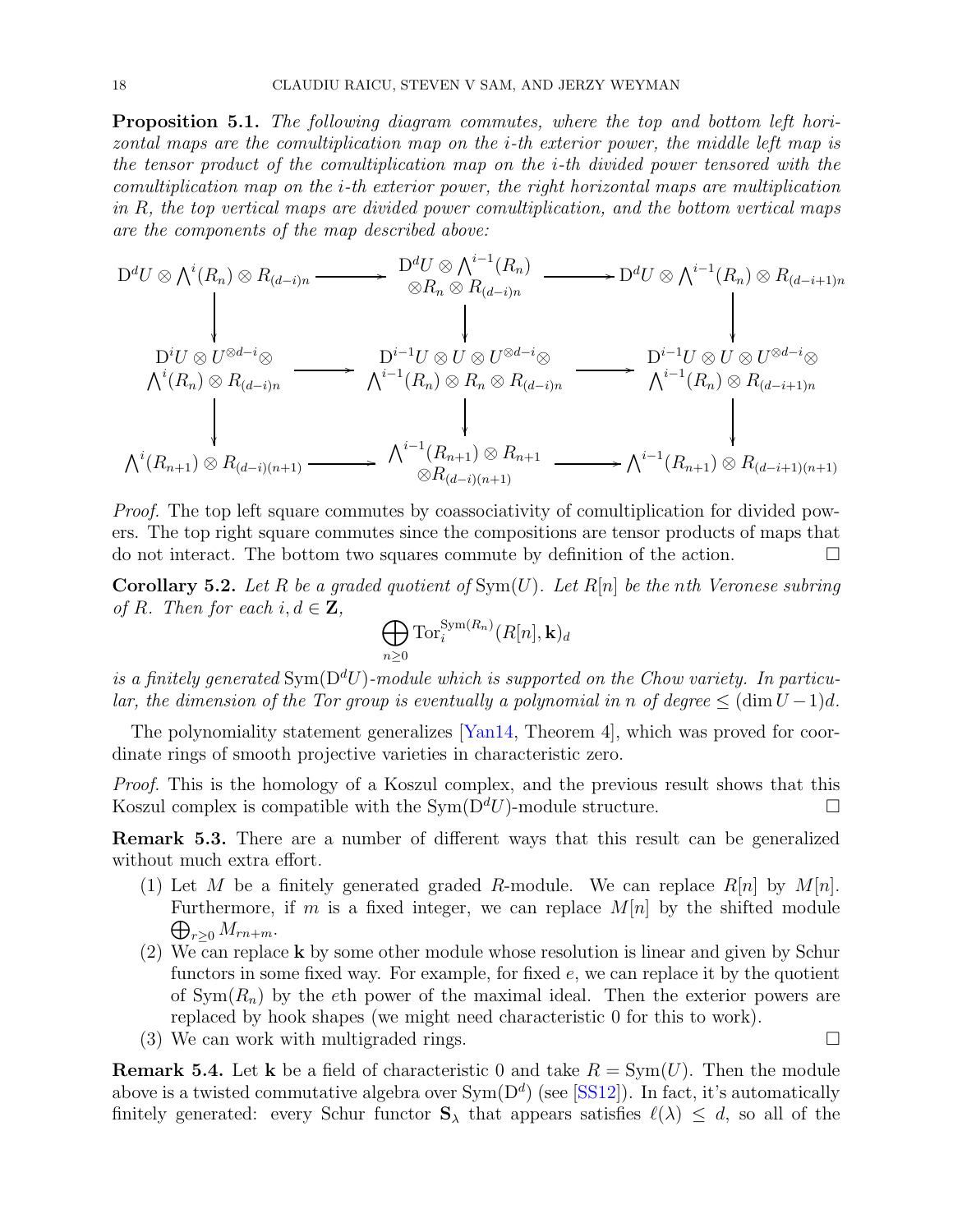information can be detected with a vector space of dimension  $d$ , i.e., this twisted commutative algebra is bounded [\[SS12,](#page-19-16) Proposition 9.1.6].

#### References

- <span id="page-18-21"></span>[Aro50] S. Aronhold, Zur Theorie der homogenen Functionen dritten Grades von drei Variabeln, J. Reine Angew. Math. 39 (1850), 140–159 (German).
- <span id="page-18-6"></span>[Bou87] Jean-François Boutot, Singularités rationnelles et quotients par les groupes réductifs, Invent. Math. 88 (1987), no. 1, 65–68 (French).
- <span id="page-18-3"></span>[Bri04] Emmanuel Briand, When is the algebra of multisymmetric polynomials generated by the elementary multisymmetric polynomials?, Beiträge Algebra Geom.  $45$  (2004), no. 2, 353–368.
- <span id="page-18-22"></span>[Bd1] Emmanuel Briand, Brill's equations of the subvariety of the products of linear forms, Actas de los IX Encuentros de Algebra Computacional y Apliccationes, EACA 2004 (Santander), 59–63.
- <span id="page-18-16"></span>[Bri93] A. Brill, Ueber symmetrische Functionen von Variabelnpaaren, Nachrichten von der Königl. Gesellschaft der Wissenschaften und der Georg-Augusts-Universität zu Göttingen 20 (1893), 757– 762 (German).
- <span id="page-18-17"></span>[Bri98] A. Brill, *Ueber die Zerfällung einer Ternärform in Linearfactoren*, Math. Ann. 50 (1898), no. 2-3, 157–182 (German).
- <span id="page-18-0"></span>[Bri93] Michel Brion, Stable properties of plethysm: on two conjectures of Foulkes, Manuscripta Math. 80 (1993), no. 4, 347–371.
- <span id="page-18-5"></span>[Bri97] Michel Brion, Sur certains modules gradués associés aux produits symétriques, Algèbre non commutative, groupes quantiques et invariants (Reims, 1995), Sémin. Congr., vol. 2, Soc. Math. France, Paris, 1997, pp. 157–183 (French, with English and French summaries).
- <span id="page-18-10"></span>[Car75] L. Carlitz, A combinatorial property of q-Eulerian numbers, Amer. Math. Monthly 82 (1975), 51–54.
- <span id="page-18-13"></span><span id="page-18-8"></span><span id="page-18-2"></span><span id="page-18-1"></span>[CEKS13] Szu-En Cheng, Sergi Elizalde, Anisse Kasraoui, and Bruce E. Sagan, Inversion polynomials for 321-avoiding permutations, Discrete Math. 313 (2013), no. 22, 2552–2565.
	- [CIM17] Man-Wai Cheung, Christian Ikenmeyer, and Sevak Mkrtchyan, Symmetrizing tableaux and the 5th case of the Foulkes conjecture. part 3, J. Symbolic Comput. 80 (2017), no. part 3, 833–843.
	- [Dal99] John Dalbec, *Multisymmetric functions*, Beiträge Algebra Geom. 40 (1999), no. 1, 27–51.
	- [ES09] David Eisenbud and Frank-Olaf Schreyer, Betti numbers of graded modules and cohomology of vector bundles, J. Amer. Math. Soc. 22 (2009), no. 3, 859–888.
	- [Fou50] H. O. Foulkes, Concomitants of the quintic and sextic up to degree four in the coefficients of the ground form, J. London Math. Soc. 25 (1950), 205–209.
	- [FH91] William Fulton and Joe Harris, Representation theory, Graduate Texts in Mathematics, vol. 129, Springer-Verlag, New York, 1991. A first course; Readings in Mathematics.
- <span id="page-18-19"></span><span id="page-18-9"></span><span id="page-18-7"></span>[GKZ08] I. M. Gelfand, M. M. Kapranov, and A. V. Zelevinsky, Discriminants, resultants and multidimensional determinants, Modern Birkhäuser Classics, Birkhäuser Boston, Inc., Boston, MA, 2008. Reprint of the 1994 edition.
	- [GZ20] Ira M. Gessel and Yan Zhuang, Plethystic formulas for permutation enumeration, Adv. Math. 375 (2020), 107370, 55.
- <span id="page-18-15"></span><span id="page-18-12"></span>[GOS92] Frederick M. Goodman, Kathleen M. O'Hara, and Dennis Stanton, A unimodality identity for a *Schur function*, J. Combin. Theory Ser. A  $60$  (1992), no. 1, 143–146.
- <span id="page-18-18"></span>[Gor94] P. Gordan, Das Zerfallen der Curven in gerade Linien, Math. Ann. 45 (1894), no. 3, 410–427 (German).
- <span id="page-18-20"></span>[Gua18] Yonghui Guan, *Brill's equations as a*  $GL(V)$ *-module*, Linear Algebra Appl. **548** (2018), 273–292.
- <span id="page-18-4"></span>[How87] Roger Howe,  $(GL_n, GL_m)$ -duality and symmetric plethysm, Proc. Indian Acad. Sci. Math. Sci. 97 (1987), no. 1-3, 85–109 (1988).
- <span id="page-18-14"></span>[Kei19] William J. Keith, Families of major index distributions: closed forms and unimodality, Electron. J. Combin. 26 (2019), no. 3, Paper No. 3.58, 22.
- <span id="page-18-11"></span>[KR86] A. N. Kirillov and N. Yu. Reshetikhin, The Bethe ansatz and the combinatorics of Young tableaux, Zap. Nauchn. Sem. Leningrad. Otdel. Mat. Inst. Steklov. (LOMI) 155 (1986), no. Differentsial'naya Geometriya, Gruppy Li i Mekh. VIII, 65–115, 194 (Russian, with English summary); English transl., J. Soviet Math. 41 (1988), no. 2, 925–955.